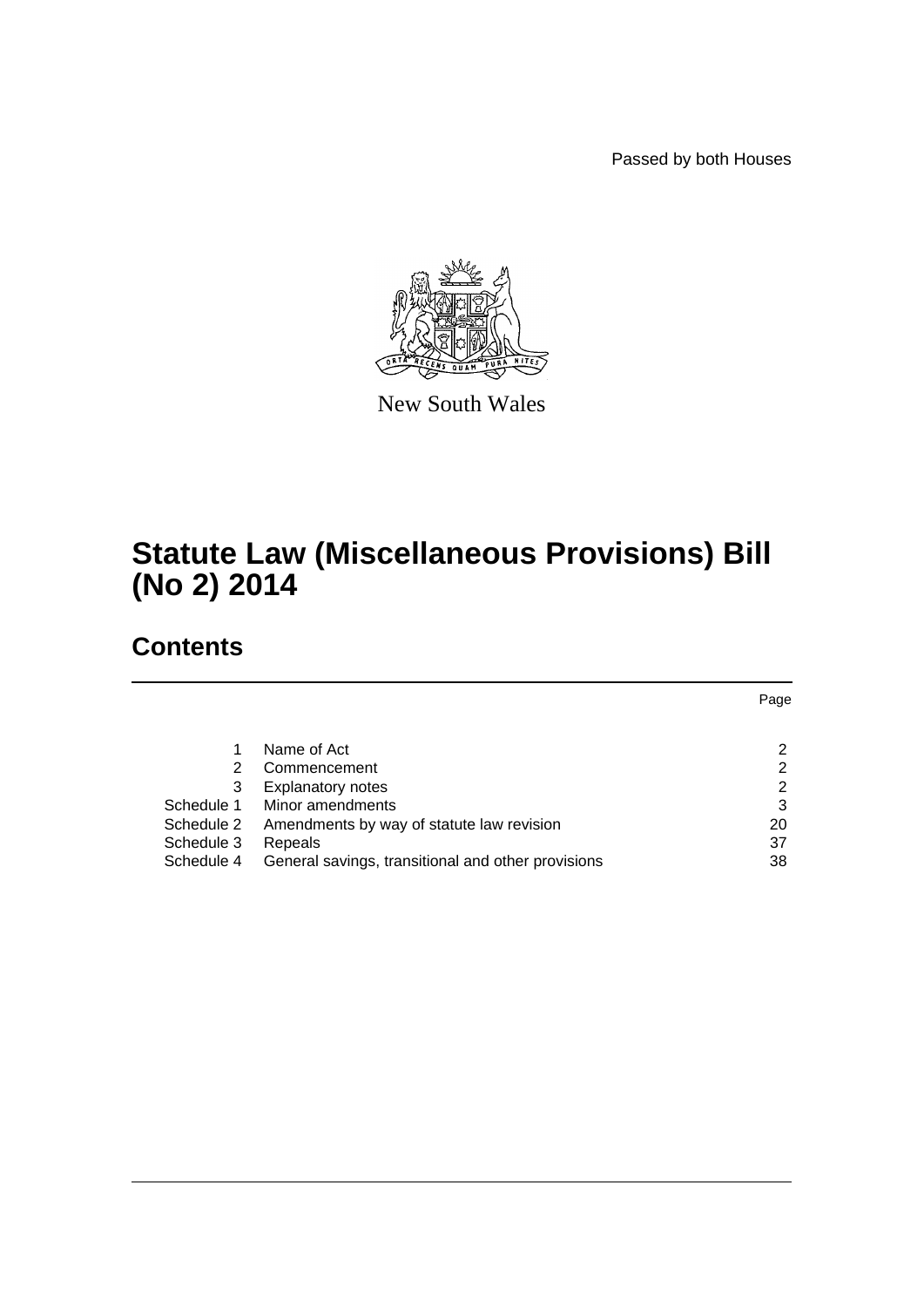*I certify that this public bill, which originated in the Legislative Assembly, has finally passed the Legislative Council and the Legislative Assembly of New South Wales.*

> *Clerk of the Legislative Assembly. Legislative Assembly, Sydney,* , 2014



New South Wales

# **Statute Law (Miscellaneous Provisions) Bill (No 2) 2014**

Act No , 2014

An Act to repeal certain Acts and instruments and to amend certain other Acts and instruments in various respects and for the purpose of effecting statute law revision; and to make certain savings.

*I have examined this bill and find it to correspond in all respects with the bill as finally passed by both Houses.*

*Assistant Speaker of the Legislative Assembly.*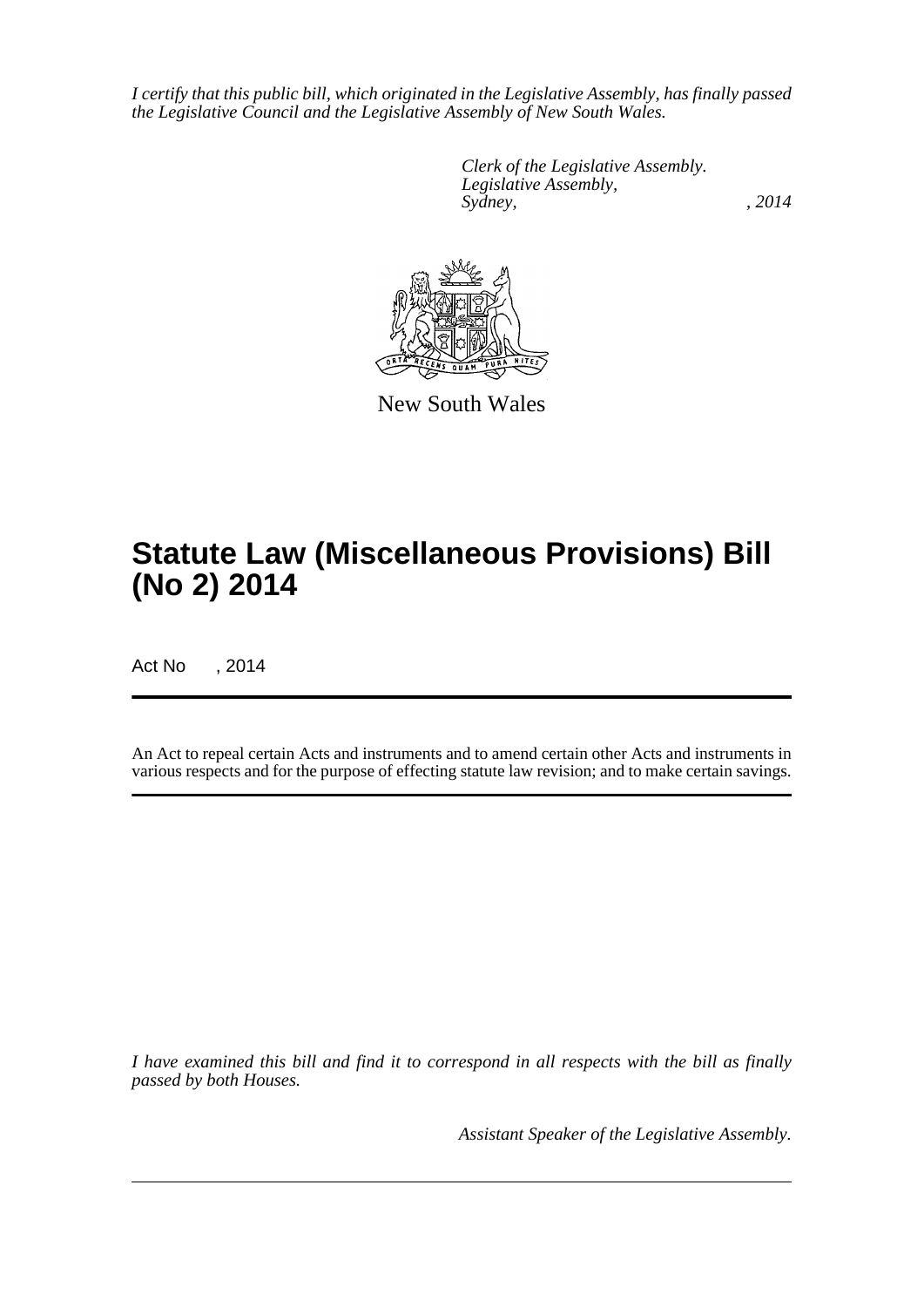Statute Law (Miscellaneous Provisions) Bill (No 2) 2014 [NSW]

#### <span id="page-2-0"></span>**The Legislature of New South Wales enacts:**

#### **1 Name of Act**

This Act is the *Statute Law (Miscellaneous Provisions) Act (No 2) 2014*.

#### <span id="page-2-1"></span>**2 Commencement**

- (1) This Act commences on 8 January 2015.
- (2) However, the amendments made by the Schedules to this Act commence on the day or days specified in those Schedules in relation to the amendments concerned. If a commencement day is not specified, the amendments commence in accordance with subsection  $(1)$ .

#### <span id="page-2-2"></span>**3 Explanatory notes**

The matter appearing under the heading "Explanatory note" in any of the Schedules does not form part of this Act.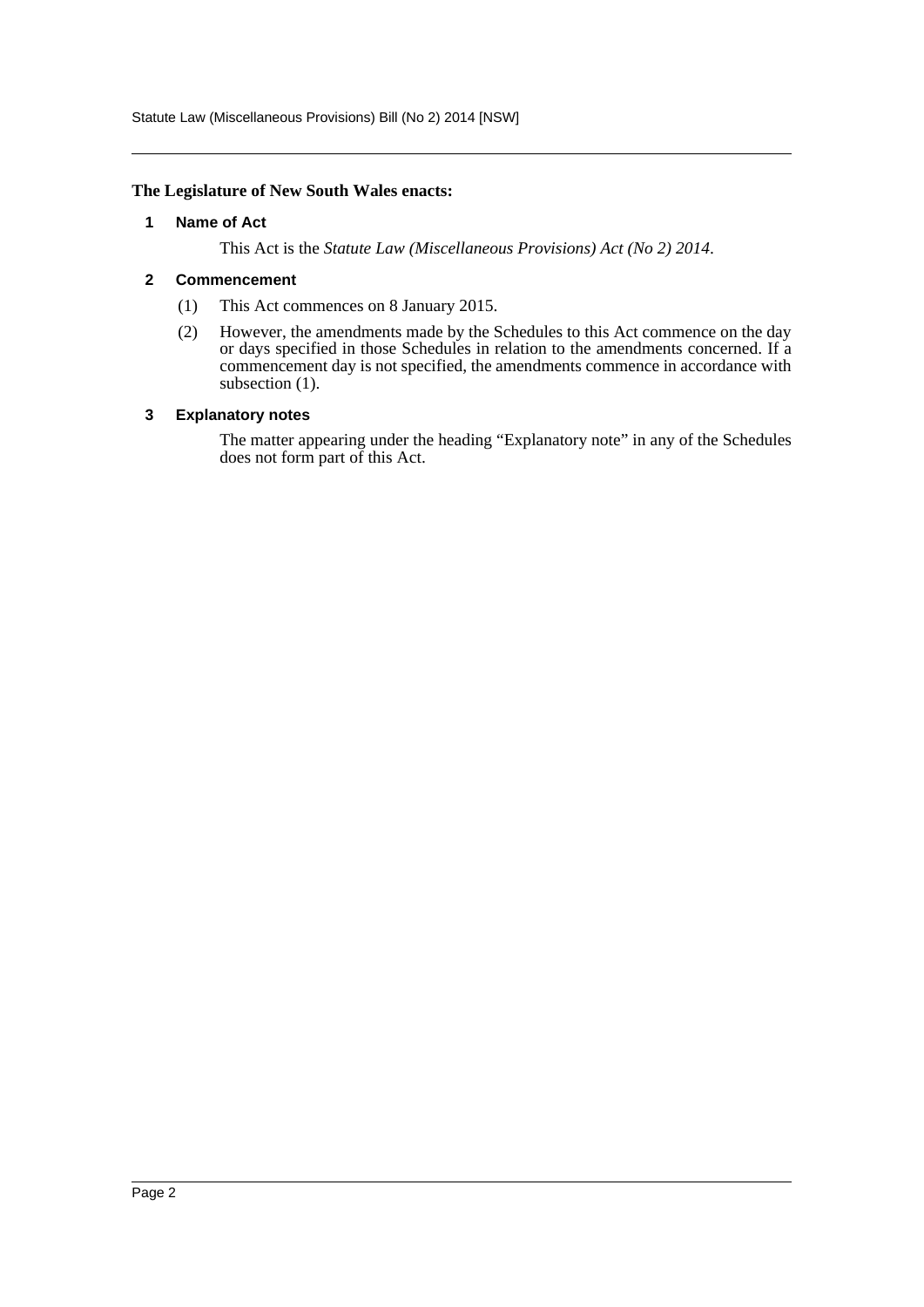# <span id="page-3-0"></span>**Schedule 1 Minor amendments**

# **1.1 Bail Amendment Act 2014 No 52**

### **Schedule 1 Amendment of Bail Act 2013 No 26**

Omit "*Firearms Act 1996*" from proposed section 16B (1) (e) (i) in Schedule 1 [6].

Insert instead "*Weapons Prohibition Act 1998*".

#### **Explanatory note**

The proposed amendment to the *Bail Amendment Act 2014* corrects a cross-reference in a provision that refers to offences involving the use of a military-style weapon. The *Firearms Act 1996,* which the provision mistakenly refers to, does not contain any such offences. The relevant offences are contained in the *Crimes Act 1900* (correctly referred to in the provision) and the *Weapons Prohibition Act 1998*.

### **1.2 Combat Sports Act 2013 No 96**

### **[1] Section 45 Revocation of permits by Commissioner of Police**

Omit "A police officer of the rank of Assistant Commissioner or above" from section 45  $(1)$ .

Insert instead "The Commissioner of Police".

### **[2] Section 45 (1)**

Omit "the officer". Insert instead "the Commissioner".

### **[3] Section 45 (2)**

Omit "A police officer". Insert instead "The Commissioner of Police".

#### **[4] Section 45 (3)**

Omit "a police officer". Insert instead "the Commissioner of Police".

#### **[5] Section 45 (3)**

Omit "the police officer". Insert instead "the Commissioner".

### **[6] Section 68 Consultation required for licensed premises**

Omit "Director-General of the Department of Trade and Investment".

Insert instead "Secretary of the Department of Trade and Investment, Regional Infrastructure and Services".

#### **[7] Section 84 Appointment of combat sport inspectors and exercise of inspectorial powers by others**

Omit "Director-General of the Department of Education and Communities" from section 84 (1).

Insert instead "Chief Executive of the Office of Sport".

#### **[8] Section 105 Penalty notices**

Omit section 105 (10). Insert instead:

(10) In this section:

*authorised officer* means any of the following:

(a) a police officer,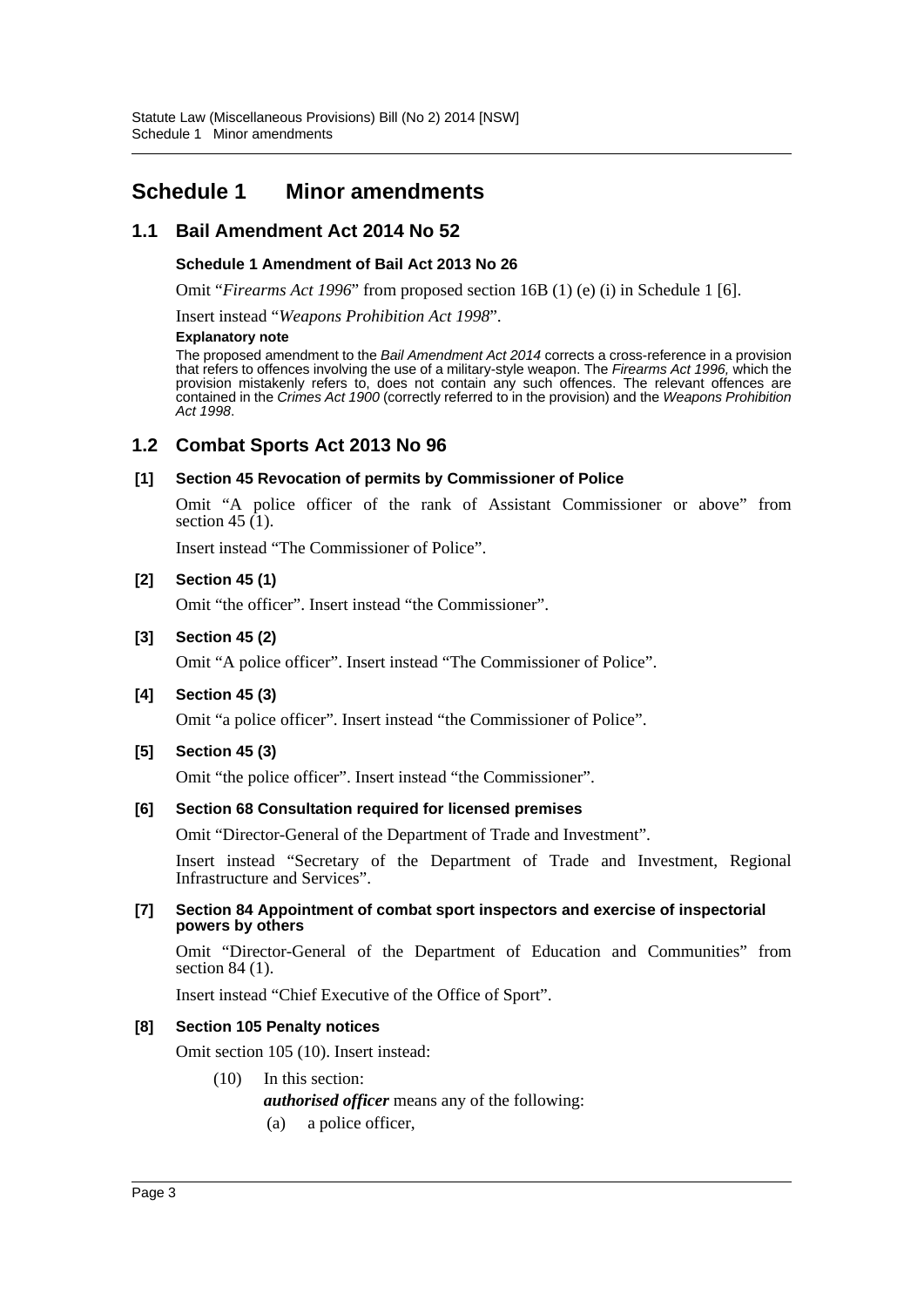- (b) a member of the Authority,
- (c) a person employed in the Office of Sport who is authorised in writing by the Chief Executive of that Office as an authorised officer for the purposes of this section.

#### **Commencement**

The amendments to the *Combat Sports Act 2013* commence, or are taken to have commenced, on the commencement of that Act.

#### **Explanatory note**

Item [1] of the proposed amendments to the *Combat Sports Act 2013* enables the Commissioner of Police to revoke a permit to hold a combat sport contest in certain circumstances, rather than (as is currently provided for) a police officer of the rank of Assistant Commissioner or above. The amendment will permit the Commissioner to delegate the power to revoke a permit to any police officer (under section 31 of the *Police Act 1990*). Items [2]–[5] make consequential amendments.

Item [8] ensures that police officers can issue penalty notices under the *Combat Sports Act 2013*, in addition to members of the Combat Sports Authority (as is currently provided for) and authorised staff of the Office of Sport (rather than, as is currently provided for, authorised staff of the Department of Education and Communities).

Item [6] corrects a reference to the head of a Department.

Item [7] replaces a reference to the head of the Department of Education and Communities with a reference to the Chief Executive of the Office of Sport.

#### **1.3 Commercial Agents and Private Inquiry Agents Act 2004 No 70**

#### **Section 4 Definitions**

Omit "section 50 of the *Australian Consumer Law (NSW)*" from paragraph (a) of the definition of *minor offence* in section 4 (1).

Insert instead "section 168 of the *Australian Consumer Law (NSW)*".

#### **Explanatory note**

The proposed amendment to the *Commercial Agents and Private Inquiry Agents Act 2004* corrects a reference in a list of certain offences appearing in a definition of *minor offence*. Currently, the definition incorrectly refers to a prohibition on the unfair practices of harassment and coercion appearing in Part 3-1 of the *Australian Consumer Law (NSW)* (*ACL (NSW)*), rather than the associated offence appearing in Part 4-1 of the ACL (NSW). The proposed amendment corrects that error.

#### **1.4 Conveyancers Licensing Act 2003 No 3**

#### **Section 79 Qualifications of auditors**

Insert after section 79 (1) (a):

- (a1) is an authorised audit company within the meaning of the *Corporations Act,* or
- (a2) is a member of a professional accounting body within the meaning of the *Australian Securities and Investments Commission Act 2001* of the Commonwealth and holds a Public Practice Certificate or Certificate of Public Practice issued by the body, or

#### **Explanatory note**

The proposed amendment to the *Conveyancers Licensing Act 2003* enables audits of licensees' records to be carried out by authorised audit companies and members of professional accounting bodies who hold a Public Practice Certificate.

### **1.5 Criminal Procedure Act 1986 No 209**

#### **[1] Section 130A Pre-trial orders and orders made during trial bind trial Judge**

Insert "or given" after "made" in section 130A (4).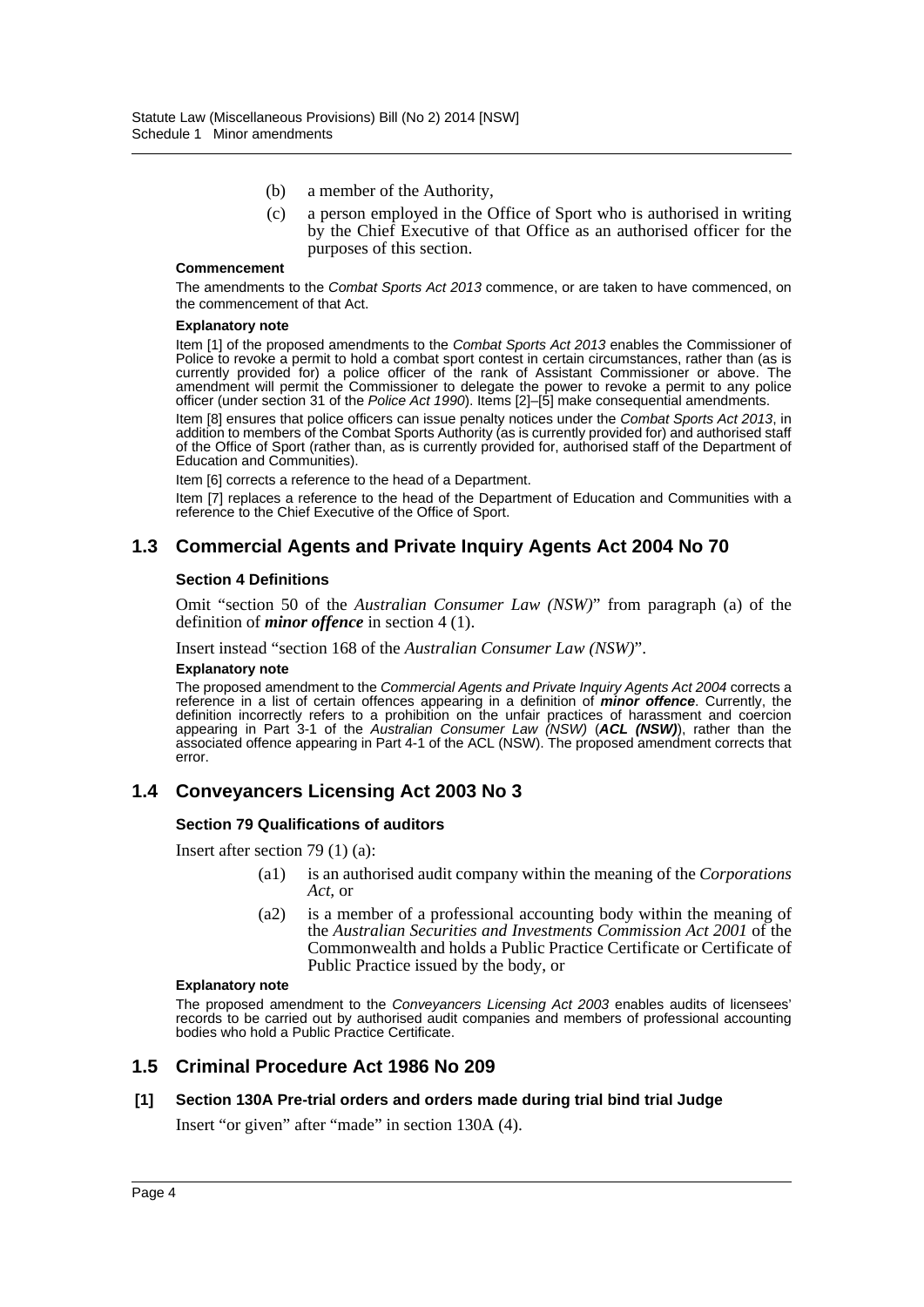### **[2] Section 130A (5)**

Insert after section 130A (4):

(5) To avoid doubt, this section extends to a ruling given on the admissibility of evidence.

#### **Explanatory note**

Item [2] of the proposed amendments to the *Criminal Procedure Act 1986* removes an uncertainty, raised by Simpson J in *JG v R* [2014] NSWCCA 138 as to whether section 130A of that Act applies to rulings on the admissibility of evidence. Item [1] makes a consequential amendment.

# **1.6 Electricity Supply Act 1995 No 94**

#### **[1] The whole Act (except Schedule 6)**

Omit "distribution network service provider's", "distribution network service providers'", "distribution network service providers" and "distribution network service provider" wherever occurring.

Insert instead "distributor's", "distributors'", "distributors" and "distributor", respectively.

### **[2] Section 15A (8B)**

Omit "the provider". Insert instead "the distributor".

#### **[3] Section 31 Customer may choose supplier and contractor**

Insert "The regulations may make provision for or with respect to the payment of fees in connection with an application for accreditation or for renewal of accreditation." after "services." in section  $3\overline{1}$  (2).

#### **[4] Sections 63K (1) and 91 (2) and Dictionary**

Omit "the service provider" and "the service provider's" wherever occurring.

Insert instead "the distributor" and "the distributor's", respectively.

#### **[5] Section 191 Regulations**

Omit "point of supply" from section 191 (1) (e1). Insert instead "connection point".

### **[6] Section 191 (2A)**

Omit ", Transport Infrastructure Development Corporation or Rail Infrastructure Corporation".

Insert instead "or Transport for NSW".

### **[7] Dictionary**

Omit the definitions of *distribution network service provider*, *distribution network service provider's licence*, *point of supply* and *rail network electricity system*.

Insert in alphabetical order:

*connection point*, in relation to the premises of a customer or a class of customers, means the point of connection to an electrical installation supplying electricity to the premises, as determined in accordance with the regulations.

*distributor* means a person who owns or controls a distribution system.

*distributor's licence* means a licence referred to in section 14.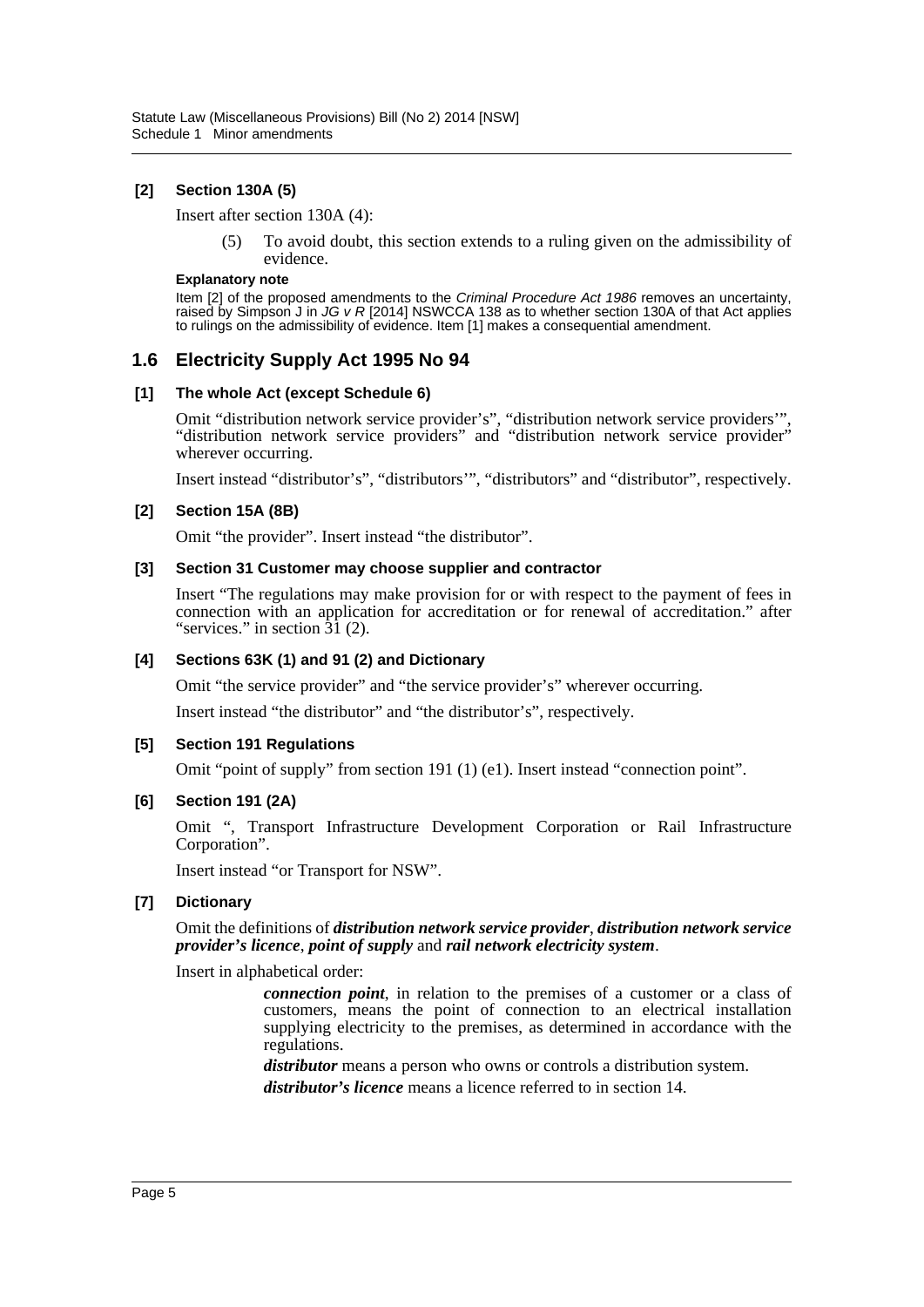#### **[8] Dictionary, definition of "distribution system"**

Omit "point of supply" wherever occurring. Insert instead "connection point".

#### **[9] Dictionary, definition of "distribution system"**

Insert "operated by Rail Corporation New South Wales or Transport for NSW" after "system" in paragraph (b).

#### **Explanatory note**

Item [3] of the proposed amendments to the *Electricity Supply Act 1995* allows the regulations under that Act to provide for payment of fees in connection with an application for accreditation, or for renewal of accreditation, to provide electrical or other services.

Items [1], [2], [4], [5], [7] and [8] revise terminology to align it with terms used in the *National Energy Retail Law (NSW)*.

Items [6] and [9] update references to the operators of the rail network electricity system.

# **1.7 Electricity Supply (General) Regulation 2014**

#### **[1] The whole Regulation**

Omit "service provider" and "service provider's" wherever occurring.

Insert instead "distributor" and "distributor's", respectively.

#### **[2] Clause 3 Definitions**

Omit the definition of *service provider* from clause 3 (1).

#### **Explanatory note**

The proposed amendments to the *Electricity Supply (General) Regulation 2014* revise terminology consequential on item [1] of the proposed amendments to the *Electricity Supply Act 1995* in this Schedule.

# **1.8 Electricity Supply (Safety and Network Management) Regulation 2014**

#### **[1] The whole Regulation**

Omit "distribution network service provider" wherever occurring.

Insert instead "distributor".

#### **[2] Clause 17 Application for accreditation or renewal**

Insert at the end of clause 17 (2) (c):

, and

(d) be accompanied by the fee (if any) for processing the application that is specified in the Scheme Rules.

### **[3] Clause 26 Scheme Rules**

Insert after clause 26 (2) (c):

(c1) fees required for an application for, or renewal of, an accreditation,

### **[4] Clause 34 Object and application of this Part**

Omit "distribution network service providers" from clause 34 (1).

Insert instead "distributors".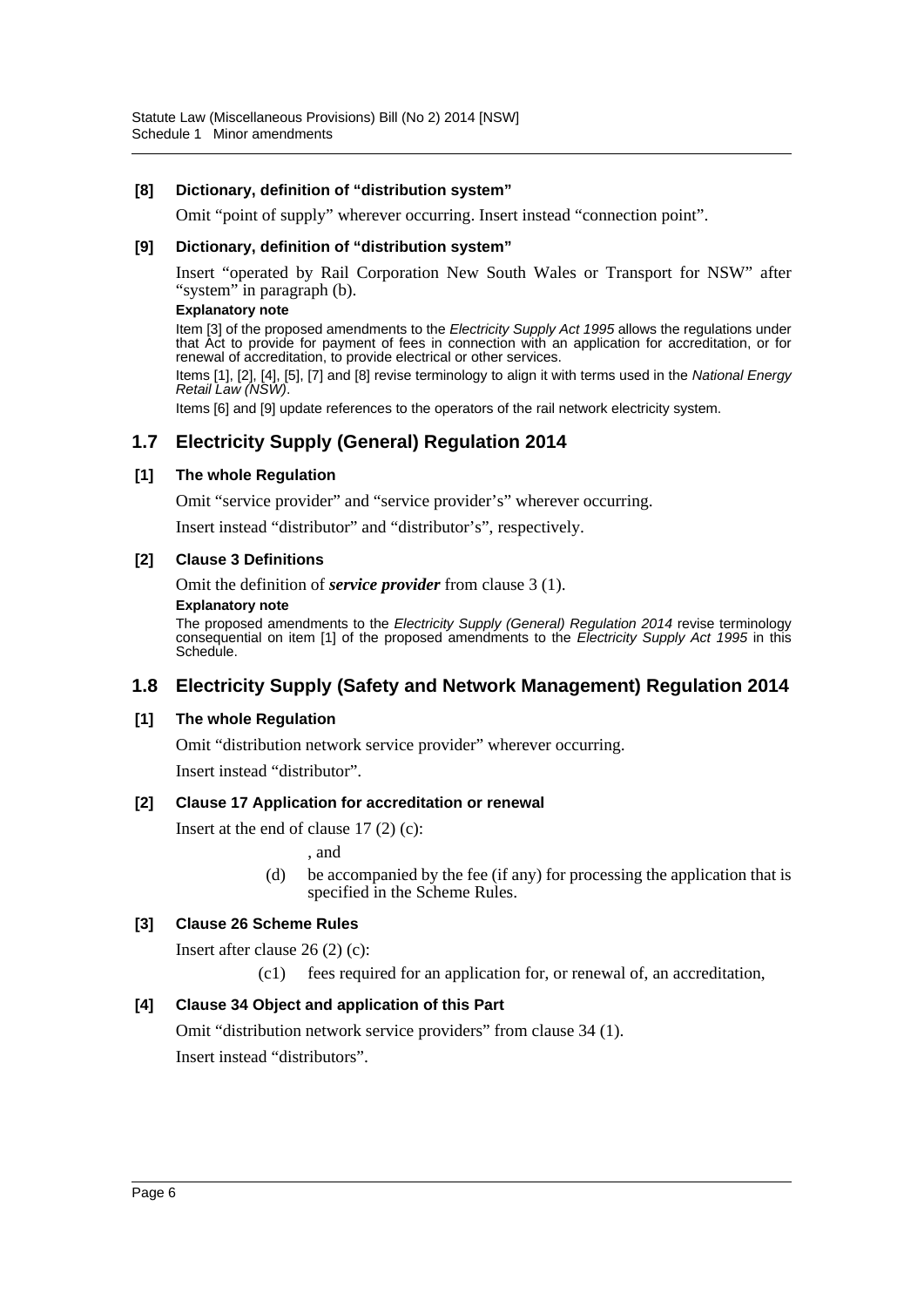### **[5] Clauses 36 (1), 39 (1) and 40**

Omit "the provider" wherever occurring. Insert instead "the distributor". **Explanatory note**

Item [2] of the proposed amendments to the *Electricity Supply (Safety and Network Management) Regulation 2014* (*the Regulation*) requires a fee to accompany an application for accreditation, or for renewal of accreditation, to provide electrical or other services if the Scheme Rules made under the Regulation specify a fee. Item [3] permits the Scheme Rules to prescribe the required fee. Items [2] and [3] are related to item [2] of the proposed amendments to the *Electricity Supply Act 1995* in this Schedule.

Items [1], [4] and [5] revise terminology consequential on item [1] of the proposed amendments to the *Electricity Supply Act 1995* in this Schedule.

### **1.9 Energy Services Corporations Act 1995 No 95**

#### **[1] Schedule 3 Transfer of staff, assets, rights and liabilities**

Omit "and 16 of Schedule 5". Insert instead ", 16 and 22 of Schedule 5".

#### **[2] Schedule 3, clause 1 (1)**

Omit "or 16 of Schedule 5". Insert instead ", 16 or 22 of Schedule 5".

#### **[3] Schedule 5 Savings, transitional and other provisions**

Insert after clause 20:

# **Part 5 Provisions consequent on repeal of Pacific Power (Dissolution) Act 2003 by Statute Law (Miscellaneous Provisions) Act (No 2) 2014**

#### **21 Definition**

In this Part:

*former authority* means the Residual Business Management Corporation constituted by the *Pacific Power (Dissolution) Act 2003*.

#### **22 Dissolution of Residual Business Management Corporation**

- (1) The former authority is dissolved.
- (2) The assets, rights and liabilities of the former authority immediately before its dissolution are transferred to the Crown by this clause.
- (3) Despite clause 4 of Schedule 3, the transfer of assets, rights and liabilities under this clause takes effect on 8 January 2015.
- (4) The SAS Trustee Corporation may, at the request of the Treasurer, debit all or part of the funds from an employer reserve of the former authority in an account established under section 81 of the *Superannuation Administration Act 1996* and credit that amount to an employer reserve of the Crown established under that section.

#### **Explanatory note**

Item [3] of the proposed amendments to the *Energy Services Corporations Act 1995* dissolves the Residual Business Management Corporation (*RBMC*) and transfers the assets, rights and liabilities of RBMC to the Crown. RBMC was constituted under the *Pacific Power (Dissolution) Act 2003* to manage the residual assets, rights and liabilities of the former Pacific Power. That Act is proposed to be repealed by Schedule 3.

Item [3] also enables funds held by the SAS Trustee Corporation for the purposes of the superannuation benefits of former employees of Pacific Power to be transferred from an employer reserve of RBMC to an employer reserve of the Crown.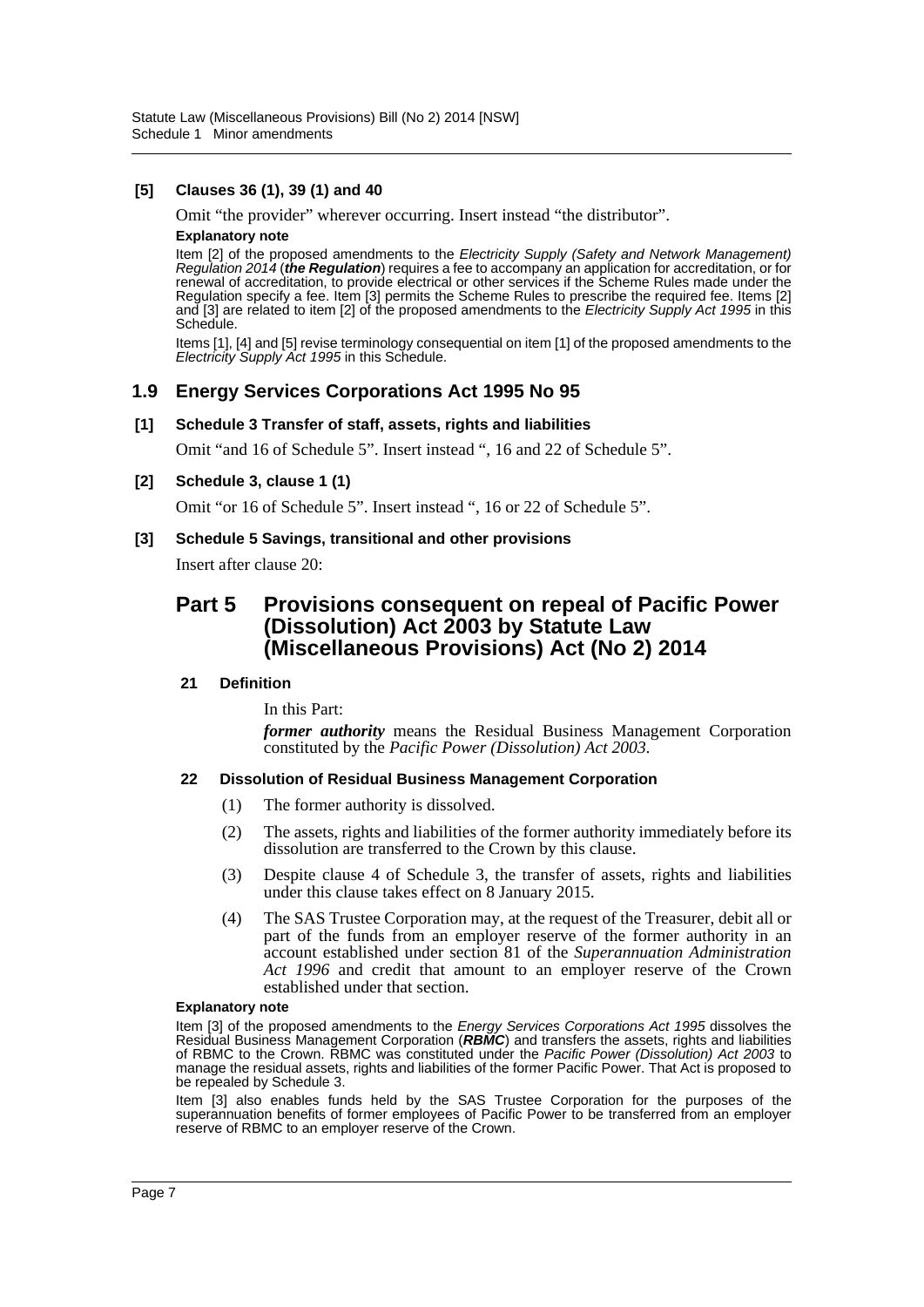Items [1] and [2] make consequential amendments. Other amendments to other Acts that are consequential on the dissolution of RBMC are proposed to be made in this Schedule.

# **1.10 Fair Trading Act 1987 No 68**

#### **Section 8 Delegation by Director-General**

Omit section 8 (1) (c).

#### **Explanatory note**

The proposed amendment to the *Fair Trading Act 1987* omits a provision that allows the Commissioner for Fair Trading, Office of Finance and Services to delegate functions imposed under the *Home Building Act 1989*. The provision is redundant as the Commissioner already has, under section 122 of that Act, a power to delegate those functions.

### **1.11 First State Superannuation Act 1992 No 100**

#### **Schedule 1 Employers**

Omit "Residual Business Management Corporation".

#### **Explanatory note**

The proposed amendment to the *First State Superannuation Act 1992* is consequential on the dissolution of the Residual Business Management Corporation proposed to be effected by the amendments to the *Energy Services Corporations Act 1995* in this Schedule.

### **1.12 Health Administration Act 1982 No 135**

#### **Section 20L Definitions**

Omit "health support services" from paragraph (d) of the definition of *relevant health services organisation*.

Insert instead "services".

#### **Explanatory note**

The proposed amendment to the *Health Administration Act 1982* corrects terminology (replacing a reference to "health support services" provided by the Secretary of the Ministry of Health with the broader concept of "health services") as a consequence of amendments made to the *Health Services Act 1997* in 2010. *Service* is defined in the section proposed to be amended to mean a health service, including any administrative or other service related to a health service.

### **1.13 Holiday Parks (Long-term Casual Occupation) Act 2002 No 88**

#### **Schedule 1 Terms that are taken to be in every occupation agreement**

Omit "3 months'" from clause 40 (2). Insert instead "90 days'".

#### **Explanatory note**

The proposed amendment to the *Holiday Parks (Long-term Casual Occupation) Act 2002* expresses the notice period for giving a notice of termination of an occupation agreement in days, rather than months, for consistency with other notice periods in that Act.

#### **1.14 Law Enforcement and National Security (Assumed Identities) Act 2010 No 73**

#### **Section 6 Determination of applications**

Omit "New South Wales Crime Commission Investigations Manager" from section  $6(4)(c)$ .

Insert instead "an officer of the New South Wales Crime Commission who is designated by that Commission as a New South Wales Crime Commission Senior Investigator".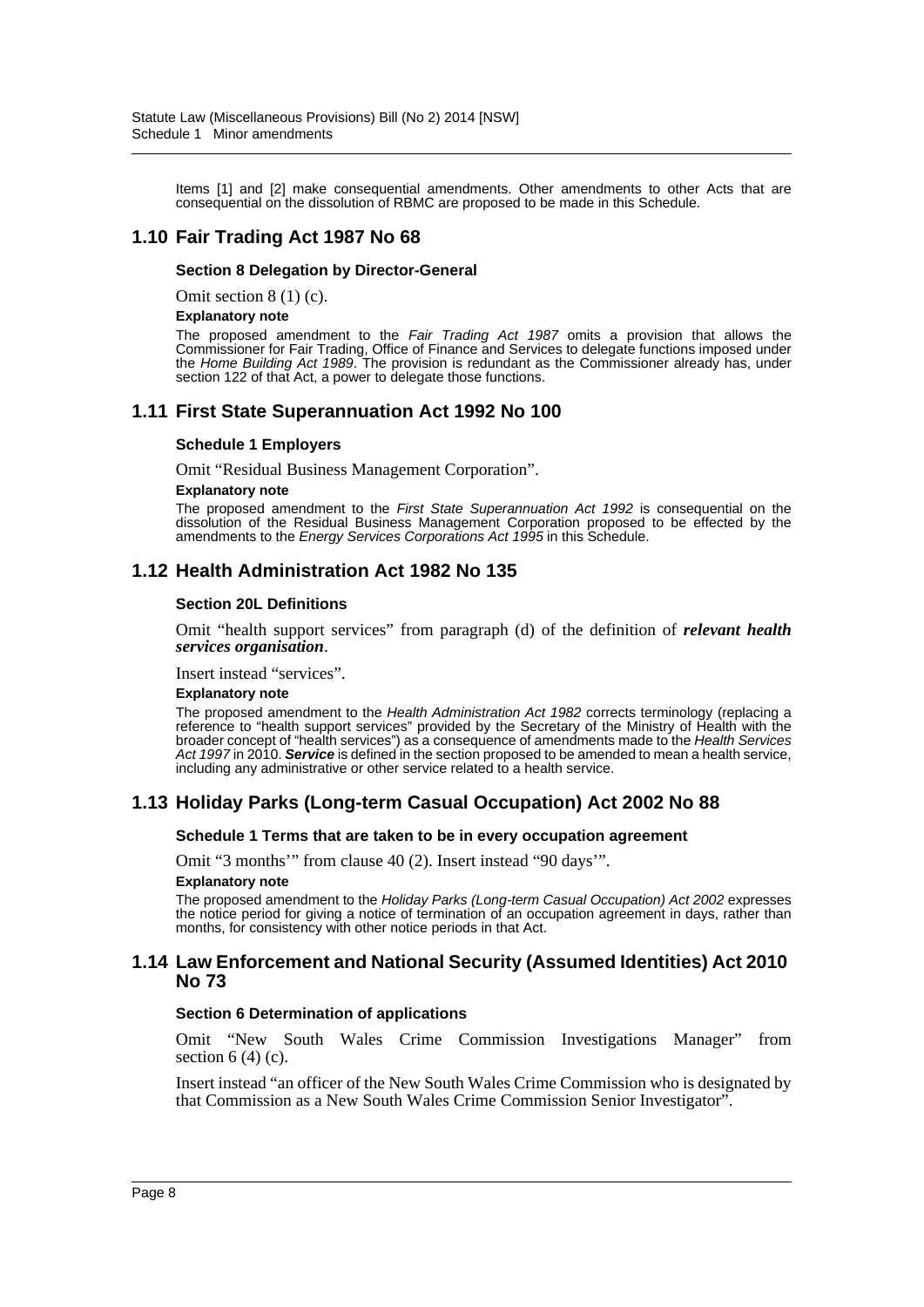#### **Explanatory note**

The proposed amendment to the *Law Enforcement and National Security (Assumed Identities) Act 2010* updates a reference to an officer of the New South Wales Crime Commission who may be appointed to supervise the acquisition or use of an assumed identity by an authorised civilian.

### **1.15 Motor Accidents Compensation Act 1999 No 41**

#### **Section 74 Form of notice of claim**

Omit section 74 (4).

#### **Explanatory note**

The proposed amendment to the *Motor Accidents Compensation Act 1999* removes the requirement for a notice of a motor accident claim given to an insurer to be verified by statutory declaration.

The requirement for a statutory declaration in such circumstances is made redundant by section 307C of the *Crimes Act 1900*, which makes it an offence for a person to produce a false or misleading document in compliance with a law of the State (maximum penalty of 2 years' imprisonment or a fine of 200 penalty units, or both).

### **1.16 Motor Dealers and Repairers Act 2013 No 107**

#### **[1] Section 69 Limitation periods**

Omit "**Unregistrable second-hand**" from the heading to section 69 (9).

Insert instead "**Second-hand**".

#### **[2] Section 69 (9)**

Omit "that is of a design that makes it incapable of being registered in this State".

Insert instead "(other than a motor cycle of a design that makes it incapable of being registered in this State)".

#### **Commencement**

The amendments to the *Motor Dealers and Repairers Act 2013* commence, or are taken to have commenced, on the commencement of section 69 of that Act.

#### **Explanatory note**

Item [2] of the proposed amendments to the *Motor Dealers and Repairers Act 2013* (*the 2013 Act*) corrects a provision dealing with limitation periods that was incorrectly transcribed from the *Motor Dealers Act 1974* (*the 1974 Act*). (The 2013 Act is to replace the 1974 Act.) The amendment will ensure that motor dealers of certain second-hand motor cycles, other than motor cycles having a design that makes them incapable of being registered in New South Wales, are required to repair defects occurring within the applicable limitation period (instead of being required to repair defects only if the second-hand motor cycles concerned are incapable of being registered). Item [1] corrects a heading.

### **1.17 Motor Dealers and Repairers Regulation 2014**

#### **Schedule 2 Forms**

Omit "an unregistrable" from Section 3 of Form 7. Insert instead "a".

#### **Commencement**

The amendment to the *Motor Dealers and Repairers Regulation 2014* commences, or is taken to have commenced, on the commencement of section 69 of the *Motor Dealers and Repairers Act 2013*.

#### **Explanatory note**

The proposed amendment to the *Motor Dealers and Repairers Regulation 2014* is consequential on the proposed amendment to section 69 (9) of the *Motor Dealers and Repairers Act 2013* in this Schedule.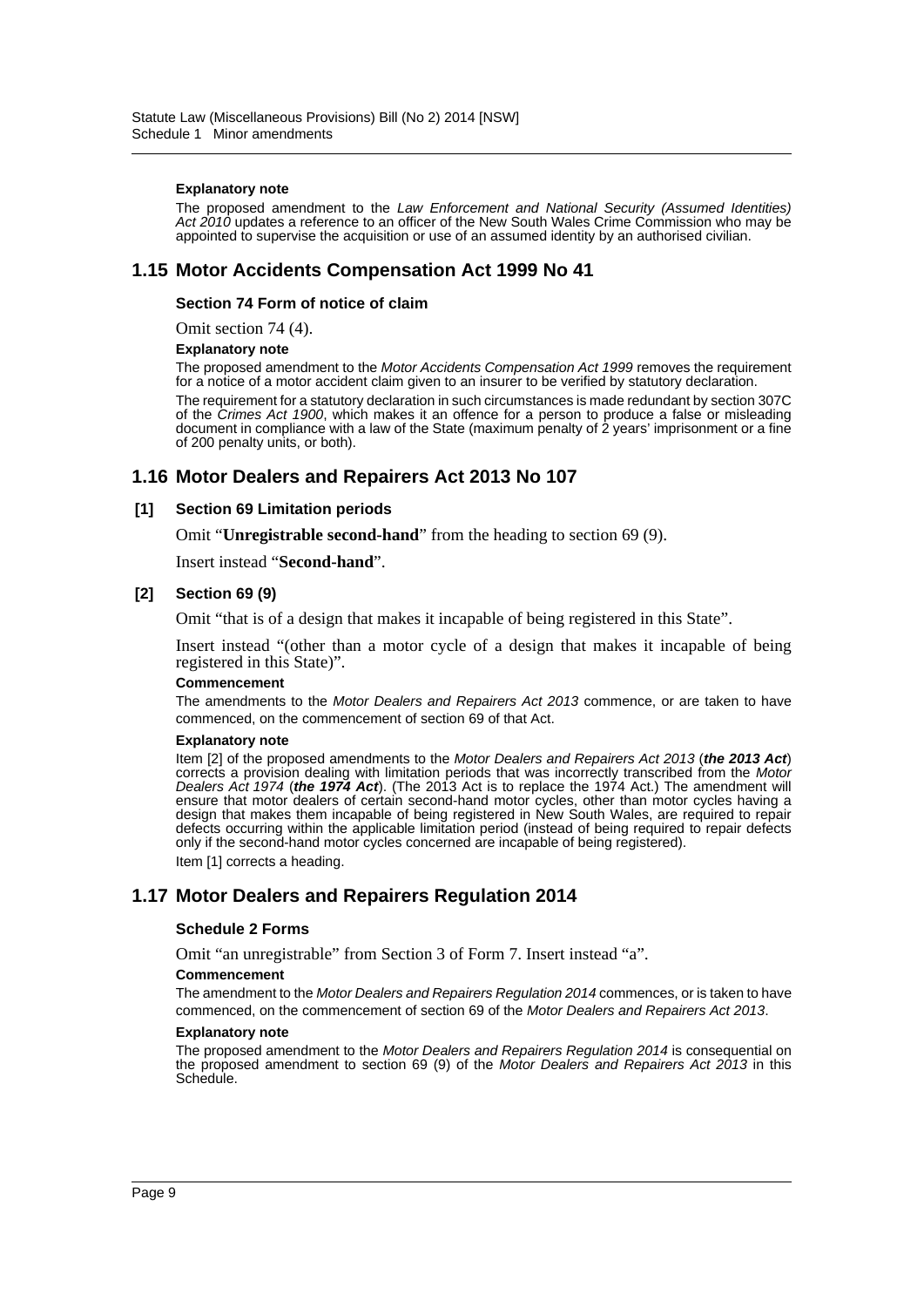# **1.18 Parents and Citizens Associations Incorporation Act 1976 No 50**

### **[1] Section 23B Definitions**

Insert in alphabetical order:

*affiliate parents and citizens association* means a parents and citizens association that is a member of the federation.

#### **[2] Section 23G Eligibility of councillors and delegates**

Omit "a parents" from section 23G (1) (b). Insert instead "an affiliate parents".

#### **[3] Section 23H Voting for councillors and delegates**

Insert "affiliate" before "parents" wherever occurring.

#### **Explanatory note**

The proposed amendments to the *Parents and Citizens Associations Incorporation Act 1976* make it clear that:

- (a) a parents and citizens association of a school may vote in an election for the councillors and delegates of the Federation of Parents and Citizens Associations under Part 3A of that Act only if the association is admitted as a member of the Federation, and
- (b) a person is eligible to be elected as a councillor or delegate of the Federation only if the person is a member of such a parents and citizens association.

# **1.19 Parliamentary Contributory Superannuation Act 1971 No 53**

#### **Section 14 Trustees of the Fund**

Omit section 14 (2). Insert instead:

(2) A person holding office as trustee does not vacate that office on ceasing to be a member by reason of the dissolution or expiry of the Legislative Assembly, but continues in office until the Legislative Council or Legislative Assembly (as the case requires) appoints a successor.

#### **Explanatory note**

The proposed amendment to the *Parliamentary Contributory Superannuation Act 1971* enables the existing trustees of the Parliamentary Contributory Superannuation Fund who are appointed by the Legislative Council or Legislative Assembly to continue in office, despite ceasing to be members because of the dissolution or expiry of the Assembly before a State general election, until the Assembly or Council appoints a successor after the State general election.

The Parliamentary Remuneration Tribunal has, under section 4 of the *Parliamentary Contributory Superannuation Act 1971*, issued a certificate approving this Bill. Such a certificate is required before Parliament can deal with a Bill that amends that Act.

# **1.20 Parole Orders (Transfer) Act 1983 No 190**

#### **[1] Section 3 Definitions**

Omit the definition of *corresponding law*. Insert instead:

*corresponding law* means a law of another State or Territory relating to the transfer of parole orders that corresponds (or substantially corresponds) to the provisions of this Act, and includes a law of another State or Territory declared by the Minister, by notice published in the Gazette, to be a corresponding law for the purposes of this Act.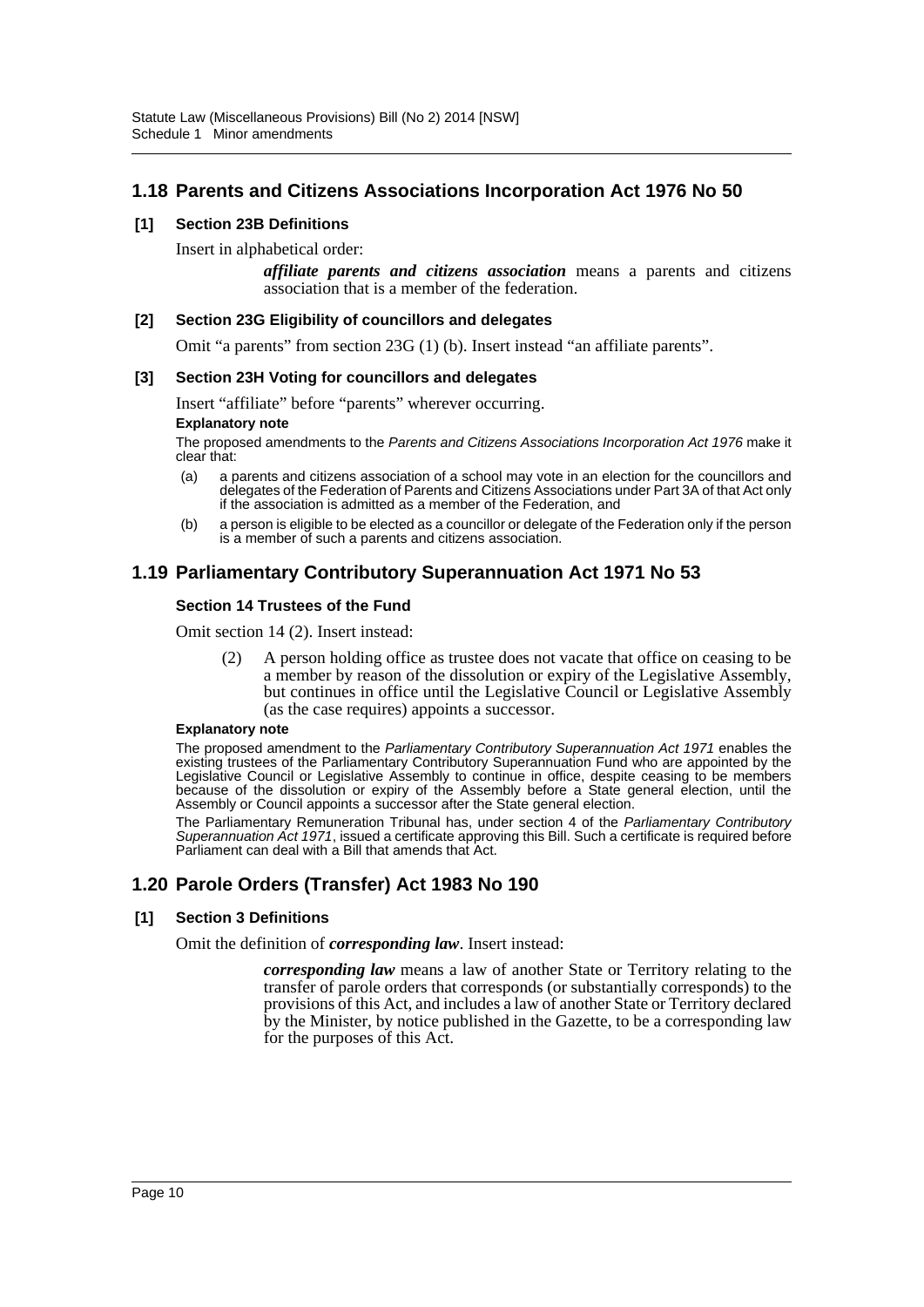### **[2] Section 15**

Insert after section 14:

#### **15 Confirmation of meaning of "corresponding law"**

- (1) Anything done or omitted to be done under or for the purposes of this Act before the substitution of the definition of *corresponding law* in section 3 by the amending Act that would have been valid had the definition been in force when it was done or omitted to be done is (to the extent of any invalidity) taken to be, and always to have been, valid.
- (2) For the avoidance of doubt, it is declared that each of the following laws (while in force) has been a corresponding law for the purposes of this Act (including subsection (1)):
	- (a) the *Crimes (Sentence Administration) Act 2005* of the Australian Capital Territory,
	- (b) the *Parole Orders (Transfer) Act 1983* of the Australian Capital Territory (including when it was named the *Parole Orders (Transfer) Ordinance 1983*),
	- (c) the *Parole Orders (Transfer) Act* of the Northern Territory,
	- (d) the *Parole Orders (Transfer) Act 1984* of Queensland,
	- (e) the *Parole Orders (Transfer) Act 1983* of South Australia,
	- (f) the *Parole Orders (Transfer) Act 1983* of Tasmania,
	- (g) the *Parole Orders (Transfer) Act 1983* of Victoria,
	- (h) the *Parole Orders (Transfer) Act 1984* of Western Australia.
- (3) Any notice made for the purposes of the definition of *corresponding law* in section 3 before its substitution by the amending Act that was in force immediately before that substitution continues in force as a notice for the purposes of the substituted definition.
- (4) In this section:

*amending Act* means the *Statute Law (Miscellaneous Provisions) Act (No 2) 2014*.

#### **Explanatory note**

Item [1] of the proposed amendments to the *Parole Orders (Transfer) Act 1983* replaces the definition of *corresponding law* in the Act with a definition that provides for a law of another State or Territory that corresponds (or substantially corresponds) to the provisions of the Act to be treated as a corresponding law without the need for a notice to be published by the Minister declaring the law to be a corresponding law (as is currently the case).

Item [2] confirms the meaning that the term *corresponding law* has had since the enactment of the Act and, where necessary, validates anything done (or omitted to be done) by reference to that meaning.

### **1.21 Public Authorities (Financial Arrangements) Regulation 2013**

#### **Schedule 4 Authorities having Part 4 investment powers**

Omit "Residual Business Management Corporation".

#### **Explanatory note**

The proposed amendment to the *Public Authorities (Financial Arrangements) Regulation 2013* is consequential on the dissolution of the Residual Business Management Corporation proposed to be effected by the amendments to the *Energy Services Corporations Act 1995* in this Schedule.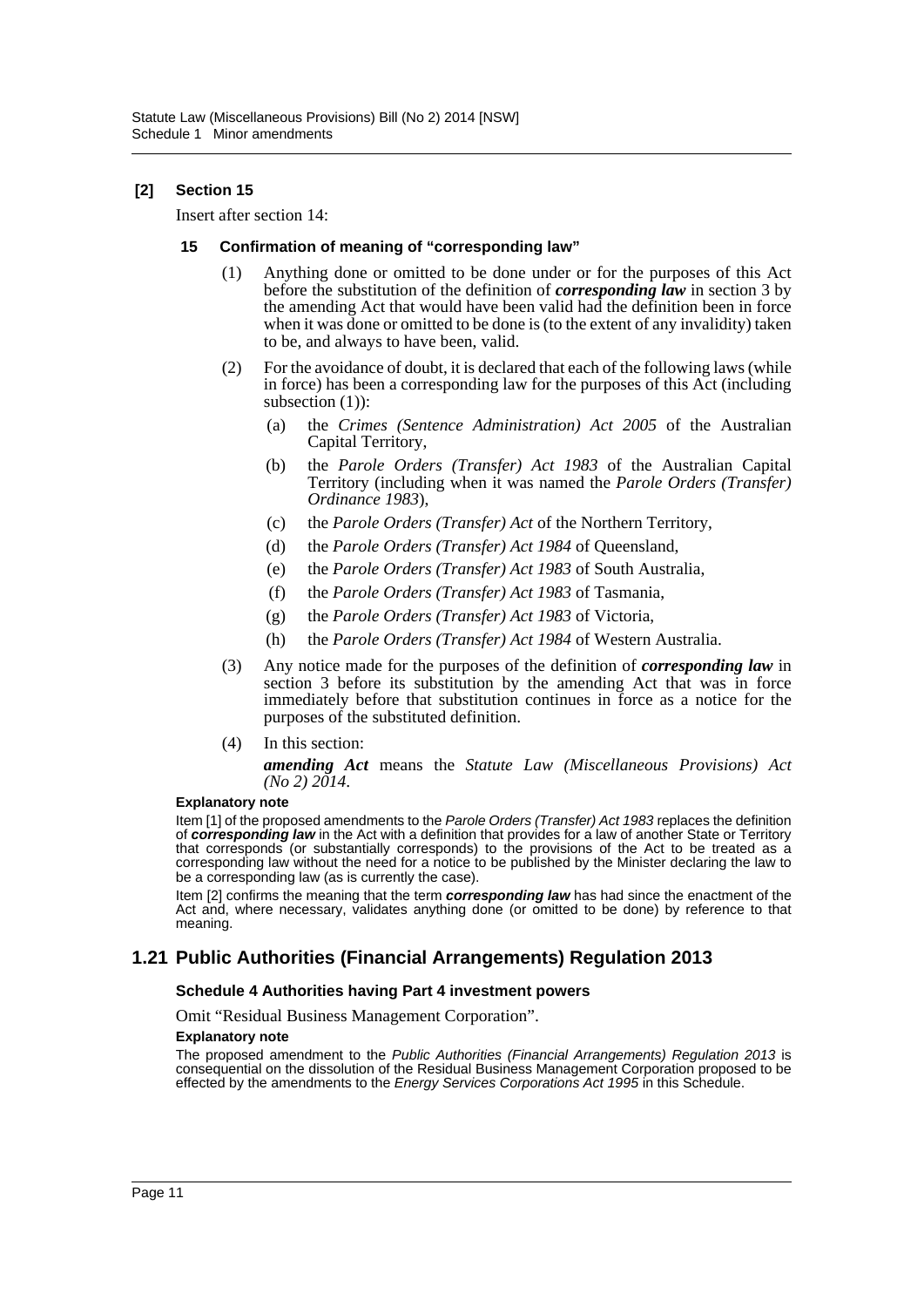# **1.22 Public Finance and Audit Act 1983 No 152**

#### **Schedule 2 Statutory bodies**

Omit "Residual Business Management Corporation".

#### **Explanatory note**

The proposed amendment to the *Public Finance and Audit Act 1983* is consequential on the dissolution of the Residual Business Management Corporation proposed to be effected by the amendments to the *Energy Services Corporations Act 1995* in this Schedule.

# **1.23 Residential (Land Lease) Communities Act 2013 No 97**

#### **[1] Section 4 Definitions**

Insert in alphabetical order in section 4 (1):

*disclosure statement* means a disclosure statement provided in accordance with section 21.

#### **[2] Section 118 Termination by operator**

Omit "the operator's agent" from section 118 (2).

Insert instead "a person acting on behalf of the operator".

#### **Explanatory note**

Item [1] of the proposed amendments to the *Residential (Land Lease) Communities Act 2013* clarifies the meaning of "disclosure statement" (which is a term used in various provisions of the Act) by cross-referring to the provision of the Act that requires disclosure statements to be provided and describes their contents.

Item [2] broadens the operation of section 118 of the Act to allow employees and other persons authorised by the operator of a community under a site agreement to sign a termination notice terminating the agreement with a home owner.

# **1.24 Residential Tenancies Act 2010 No 42**

#### **[1] Section 95 Occupants remaining in residential premises**

Insert after section 95 (3):

(4) The Tribunal is not to make an order for possession of the residential premises if the tenant is prohibited by an apprehended violence order from having access to the residential premises while the occupant resides in the premises and the occupant has not had a reasonable opportunity to obtain a final apprehended violence order and to apply to the Tribunal for an order under section 79.

#### **[2] Section 177 Constitution of Rental Bond Board**

Omit section 177 (5) (including the note). Insert instead:

(5) Persons may be employed in the Public Service under the *Government Sector Employment Act 2013* to enable the Board to exercise its functions.

**Note.** Section 59 of the *Government Sector Employment Act 2013* provides that the persons so employed (or whose services the Board makes use of) may be referred to as officers or employees, or members of staff, of the Board. Section 47A of the *Constitution Act 1902* precludes the Board from employing staff.

#### **[3] Section 218 Limit on period of listing**

Omit "national privacy principles" from section 218 (1) (a).

Insert instead "Australian Privacy Principles".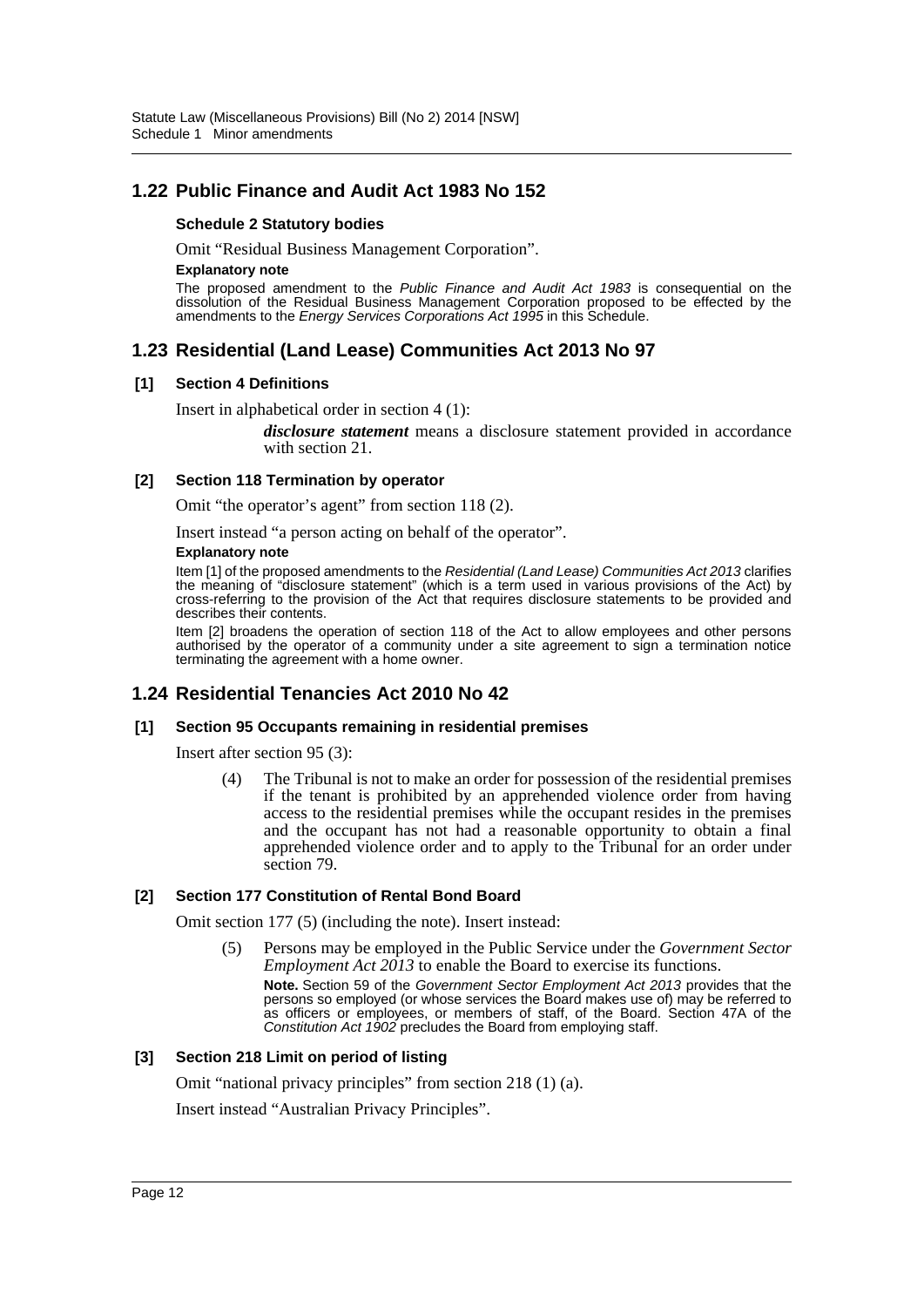### **[4] Section 218 (4)**

Omit the subsection. Insert instead:

(4) In this section: *Australian Privacy Principles* has the same meaning as in the *Privacy Act 1988* of the Commonwealth.

#### **[5] Schedule 1 Membership and procedure of Rental Bond Board**

Omit clause 8 (1). Insert instead:

The provisions of the *Government Sector Employment Act 2013* relating to the employment of Public Service employees do not apply to an appointed member.

#### **Explanatory note**

Item [1] of the proposed amendments to the *Residential Tenancies Act 2010* ensures that a landlord cannot obtain possession of residential premises after a tenant has vacated those premises if the remaining occupant has obtained an interim or other apprehended violence order against the tenant and has not had a reasonable opportunity to obtain a final apprehended violence order and to obtain an order from the Tribunal to be recognised as a tenant of the premises.

Items [2] and [5] update provisions as a consequence of the enactment of the *Government Sector Employment Act 2013*.

Items [3] and [4] update references to principles that have been renamed by a Commonwealth Act.

# **1.25 Security Industry Act 1997 No 157**

#### **[1] Section 11 Class 1 licences**

Insert after section 11 (2):

(3) A class 1A, class 1B, class 1C, class 1E or class 1F licence does not authorise the licensee to carry on a security activity with a dog.

#### **[2] Section 12 Class 2 licences**

Omit section 12 (1) (a) and (b). Insert instead:

- (a) class 2A—authorises the licensee:
	- (i) to sell security methods or principles, and
	- (ii) to act as a consultant by identifying and analysing security risks and providing solutions and management strategies to minimise those security risks,
- (b) class 2B—authorises the licensee:
	- (i) to sell, and provide advice in relation to, security equipment, and
	- (ii) to sell the services of persons to carry on any security activity, and
	- (iii) to act as an agent for, or otherwise obtain contracts for, the supply of persons to carry on any security activity, the supply of any security equipment or the supply of any security activity, and
	- (iv) to broker any security activity by acting as an intermediary to negotiate and obtain any such activity for a person in return for a commission or financial benefit,

#### **[3] Section 21 Grant and conditions of licence and renewal of licence**

Omit "and nominate a place where the person is to collect the licence or renewed licence" from section 21 $(1)$  $(a)$ .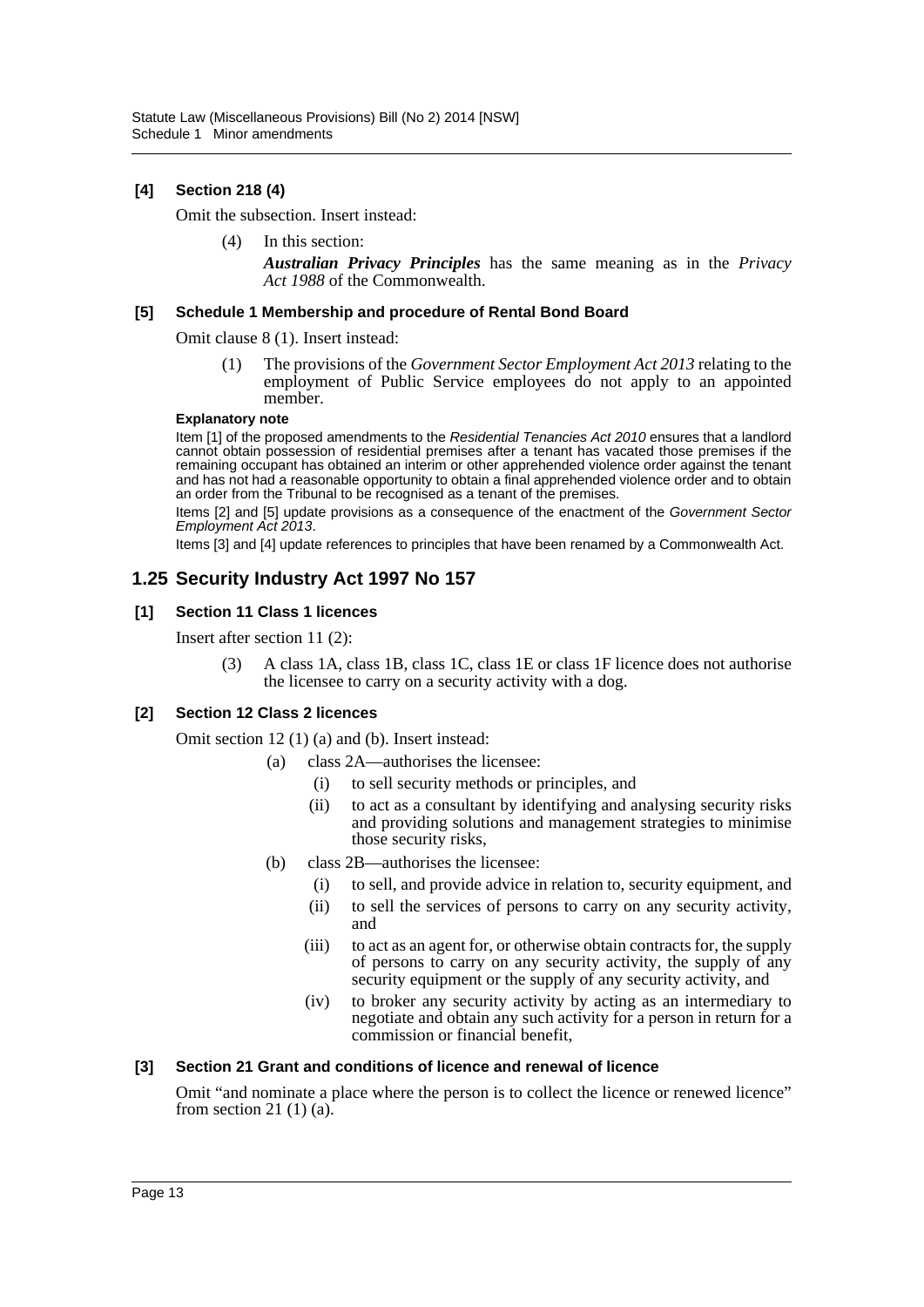### **[4] Section 21 (4)**

Omit the subsection.

#### **[5] Section 22 Form of licence**

Omit section 22 (3). Insert instead:

- (3) A class 1 or class 2 licence must contain a recent photograph of the licensee and bear the signature of the licensee.
- (4) The Commissioner may determine that a master licence is to contain a recent photograph of the licensee or bear the signature of the licensee (or both).
- (5) A requirement under this section for a licence to contain a photograph is satisfied only if the licence contains a photograph obtained in accordance with arrangements determined by the Commissioner.

#### **[6] Section 23F**

Insert after section 23E:

#### **23F Special conditions—class 1A, 1B, 1C, 1E or 1F licensee not to use dog**

It is a condition of every class 1A, class 1B, class 1C, class 1E or class 1F licence that the licensee must not carry on the security activity authorised by the licence with a dog.

#### **[7] Section 24 Term of licence**

Omit section 24 (1A). Insert instead:

- (1A) A class 1 or class 2 licence, other than a renewed licence, comes into force:
	- (a) on the day on which the licence is collected, or
	- (b) if the licence is posted to the licensee—4 working days after the latest photograph of the licensee was taken for the purpose of its reproduction on the licence.
- (1AA) A master licence, other than a renewed licence, comes into force on the date specified in the licence.

#### **[8] Section 24 (3)**

Omit the subsection.

#### **[9] Section 29 Right to seek administrative review from Civil and Administrative Tribunal**

Omit "(other than by operation of section 24 (3))" wherever occurring in section 29 (1) (a) and (a1).

#### **[10] Section 47 Certificate and other evidence**

Omit section 47 (1) (h). Insert instead:

(h) that a penalty notice had been issued to a specified person for a specified offence against this Act or the regulations and that the amount of the penalty had or had not been paid on a specified day,

#### **Explanatory note**

Item [1] of the proposed amendments to the *Security Industry Act 1997* provides that a class 1A, class 1B, class 1C, class 1E or class 1F licence does not authorise the licensee to carry on a security activity with a dog. Item [6] is a related amendment, which makes it a condition of these classes of licence that the licensee does not carry on the security activity authorised by the licence with a dog. Item [2] clarifies that the security activities that a class 2A or class 2B licence authorises include certain activities specified in the definition of *security activity* in the Act. In particular, the amendment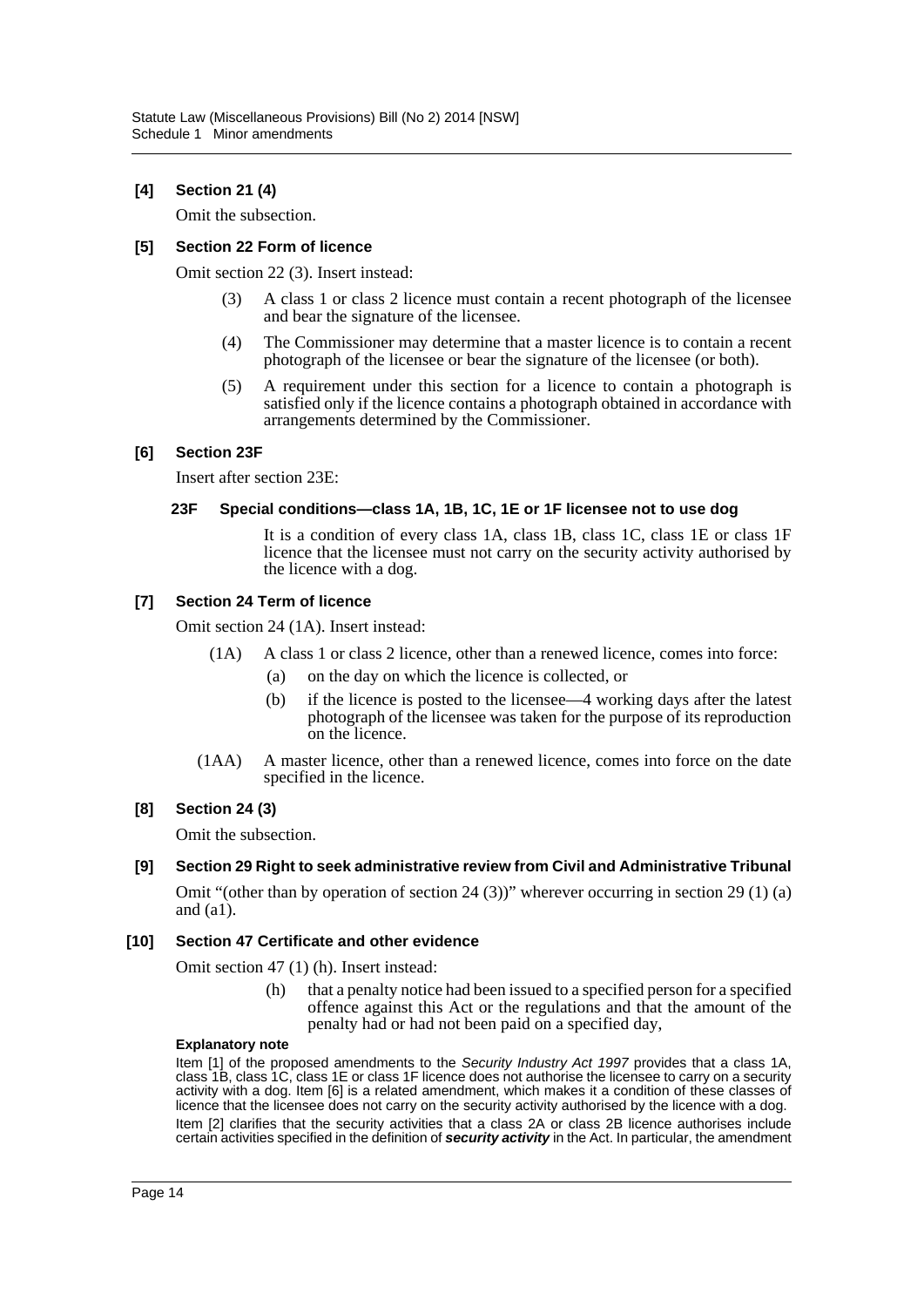clarifies that the authority conferred by a class 2A licence includes selling security methods or principles and that the authority conferred by a class 2B licence includes acting as an agent, broker or intermediary in certain circumstances.

Items [3] and [4] omit provisions that require the Commissioner of Police to nominate a place where an applicant for a licence is to collect the licence, since it is the practice now for licences to be collected or posted. Items [8] and [9] make consequential amendments.

Item [5] requires class 1 and class 2 licences to contain a recent photograph of the licensee and bear the licensee's signature. Photographs and signatures can currently be required at the discretion of the Commissioner, whose practice is to require photographs and signatures for all class 1 and class 2 licences but not for master licences. Under the amended provision, the Commissioner retains the discretion to require a photograph or signature (or both) in the case of master licences.

Item [7] specifies when a licence (other than a renewed licence) comes into force, replacing a current provision stating that a licence comes into force on the day on which it is collected. In particular, the amendment provides that a master licence comes into force on the date specified in the licence, and that a class 1 or 2 licence comes into force on the day on which the licence is collected or (if the licence is posted to the licensee) 4 working days after the relevant photograph of the licensee was taken.

Item [10] enables certificate evidence to be given that a penalty notice had been issued to a specified person for a specified offence (rather than in respect of a licence, as at present, since penalty notices are not necessarily issued to licensees). The amendment also removes the requirement for the certificate to specify that the amount of the penalty had or had not been paid in the time specified by the penalty notice (to reflect the fact that a penalty notice may be paid after that time, for instance, after the person has been served with a penalty reminder notice or a penalty notice enforcement order).

# **1.26 Sporting Venues Authorities Act 2008 No 65**

### **[1] Section 3 Definitions**

Omit the definition of *member of staff* from section 3 (1).

#### **[2] Section 9 Functions of State Sporting Venues Authority**

Insert after section 9 (1) (c):

(c1) to establish and manage community facilities and to establish and manage facilities for community and recreational purposes (whether or not on the authority's land),

#### **[3] Section 9 (4)**

Omit the subsection (including the note). Insert instead:

(4) Persons may be employed in the Public Service under the *Government Sector Employment Act 2013* to enable the State Sporting Venues Authority to exercise its functions.

**Note.** Section 59 of the *Government Sector Employment Act 2013* provides that the persons so employed (or whose services the State Sporting Venues Authority makes use of) may be referred to as officers or employees, or members of staff, of the State Sporting Venues Authority. Section 47A of the *Constitution Act 1902* precludes the State Sporting Venues Authority from employing staff.

#### **[4] Section 21 Functions of regional sporting venues authorities**

Insert after section 21 (1) (g):

(h) to ensure that proper asset management plans are in place and are implemented for the authority's land.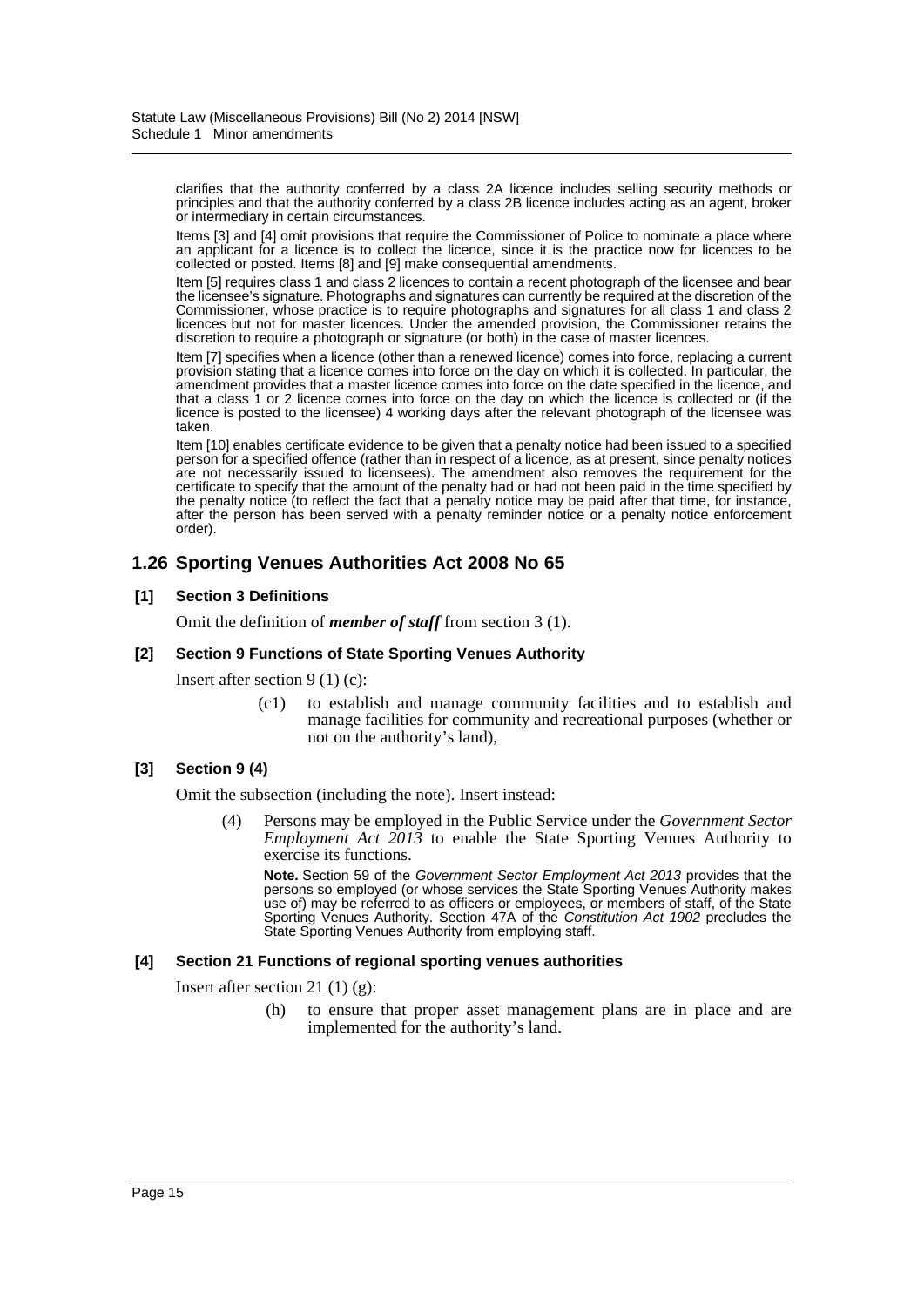## **[5] Section 21 (5)**

Omit the subsection (including the note). Insert instead:

(5) Persons may be employed in the Public Service under the *Government Sector Employment Act 2013* to enable a regional sporting venues authority to exercise its functions.

**Note.** Section 59 of the *Government Sector Employment Act 2013* provides that the persons so employed (or whose services a regional sporting venues authority makes use of) may be referred to as officers or employees, or members of staff, of the regional sporting venues authority. Section 47A of the *Constitution Act 1902* precludes a regional sporting venues authority from employing staff.

#### **[6] Section 37 Rangers**

Omit section 37 (1). Insert instead:

- The Chief Executive may appoint any of the following persons to be a ranger for the purposes of this Act:
	- (a) a person employed in the Public Service under the *Government Sector Employment Act 2013*, or
	- (b) a person of a class prescribed by the regulations.

#### **[7] Section 37 (3) and (4) (e)**

Omit "Director-General" wherever occurring. Insert instead "Chief Executive".

#### **[8] Section 37 (6) and (7)**

Insert after section 37 (5):

- (6) The Chief Executive may delegate the exercise of any function of the Chief Executive under this section (other than this power of delegation) to a person employed in the Office of Sport.
- (7) In this section: *Chief Executive* means the Chief Executive of the Office of Sport.

#### **[9] Schedule 2 Members and procedure of boards of management**

Omit clause 9 (1). Insert instead:

(1) The provisions of the *Government Sector Employment Act 2013* relating to the employment of Public Service employees do not apply to a member.

#### **Explanatory note**

Items [2] and [4] of the proposed amendments to the *Sporting Venues Authorities Act 2008* (the *Principal Act*) amend the functions of the State Sporting Venues Authority and each regional sporting venues authority (currently only Venues NSW) so as to ensure that the functions of those bodies are consistent.

Items [1], [3], [5], [6] and [9] update provisions as a consequence of the enactment of the *Government Sector Employment Act 2013*.

Item [6] also, as well as items [7] and [8], replaces references to the Director-General of the Department of Education and Communities with references to the Chief Executive of the Office of Sport to take account of the establishment of the Office of Sport and the transfer of parts of the Department of Education and Communities to that Office.

Item [8] also gives the Chief Executive of the Office of Sport a power to delegate the exercise of the Chief Executive's functions under section 37 of the Principal Act to a person employed in the Office of Sport. Those functions relate to the appointment of rangers under the Principal Act and the provision of identity cards to those rangers.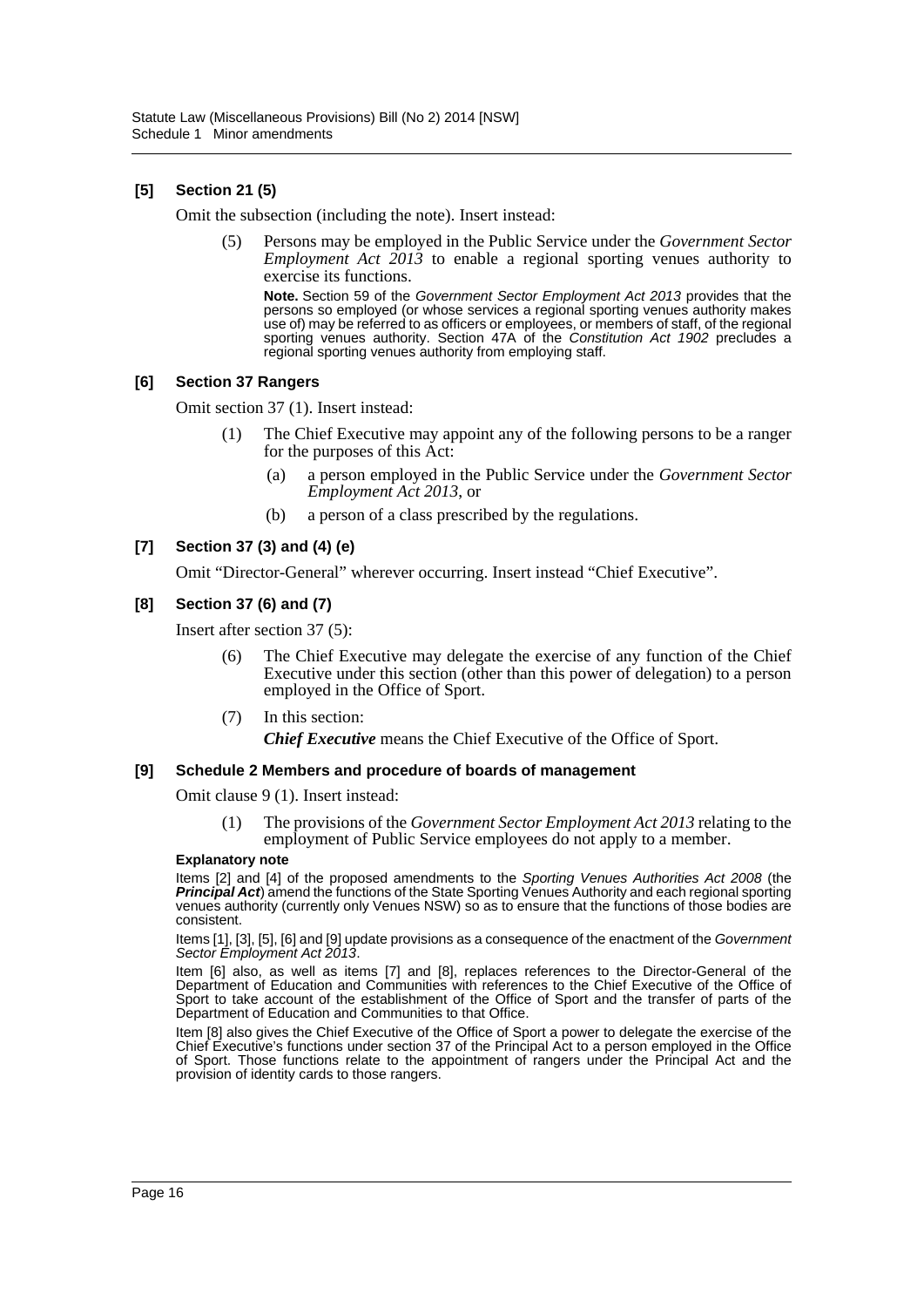# **1.27 State Authorities Non-contributory Superannuation Act 1987 No 212**

#### **Schedule 1 Employers**

Omit "Residual Business Management Corporation" from Part 1.

#### **Explanatory note**

The proposed amendment to the *State Authorities Non-contributory Superannuation Act 1987* is consequential on the dissolution of the Residual Business Management Corporation proposed to be effected by the amendments to the *Energy Services Corporations Act 1995* in this Schedule.

# **1.28 Superannuation Act 1916 No 28**

#### **Schedule 3 List of employers**

Omit "Residual Business Management Corporation" from Part 1.

#### **Explanatory note**

The proposed amendment to the *Superannuation Act 1916* is consequential on the dissolution of the Residual Business Management Corporation proposed to be effected by the amendments to the *Energy Services Corporations Act 1995* in this Schedule.

# **1.29 Tattoo Parlours Act 2012 No 32**

#### **[1] The whole Act**

Omit "Director-General" and "Director-General's" wherever occurring.

Insert instead "Chief Executive" and "Chief Executive's", respectively.

#### **[2] Section 3 Definitions**

Omit the definition of *Director-General* from section 3 (1).

Insert in alphabetical order:

*Chief Executive* means:

- (a) the Commissioner for Fair Trading, Office of Finance and Services, or
- (b) if there is no such position in that office—the Chief Executive of the Office of Finance and Services.

#### **[3] Section 17 Duration of licence**

Insert after section 17 (4):

(5) If an application for a new licence made by the holder of an existing licence is received by the Chief Executive no later than 28 days before the date on which the existing licence is due to expire, the existing licence is taken to continue in force until the application is determined by the Chief Executive.

#### **Explanatory note**

Items [1] and [2] of the proposed amendments to the *Tattoo Parlours Act 2012* update terminology as a consequence of the enactment of the *Government Sector Employment Act 2013*. Consequential amendments to the *Tattoo Parlours Regulation 2013* are contained in Schedule 2.

Item [3] provides that, if the holder of an existing licence applies for a new licence, the existing licence remains in force until the application is determined, so long as the application is lodged at least 28 days before the existing licence is due to expire.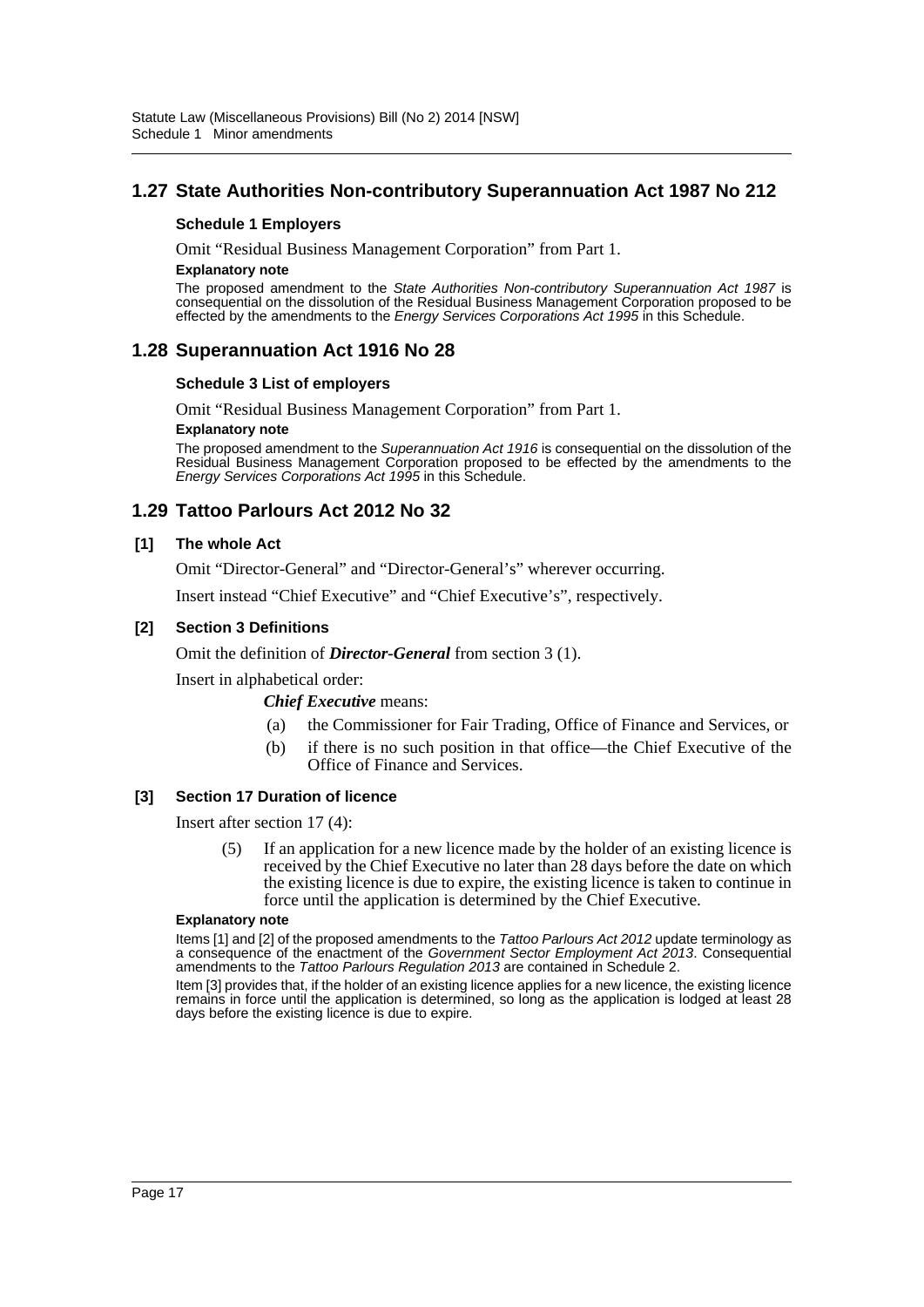# **1.30 Transport Administration Act 1988 No 109**

#### **Section 70 Payments into RailCorp Fund**

Omit ", or under section 95 of the *Rail Safety Act 2002* or under the *Passenger Transport Act 1990*, in connection with railway services operated by RailCorp" from section 70 (d).

Insert instead "or under the *Passenger Transport Act 1990*".

#### **Explanatory note**

The proposed amendment to the *Transport Administration Act 1988* removes an existing limitation on the kinds of fines and penalties that RailCorp and its subsidiaries may retain. In particular, the fines and penalties need not relate to railway offences (as at present) but will extend to fines and penalties for all offences dealt with by transport officers of RailCorp or its subsidiaries (who deal with offences on all modes of public transport). The amendment also removes a reference to a repealed Act.

### **1.31 Warehousemen's Liens Act 1935 No 19**

#### **[1] Section 1 Name of Act**

Omit "*Warehousemen's Liens Act 1935*". Insert instead "*Storage Liens Act 1935*".

#### **[2] Section 2 Definitions**

Omit "warehouseman" from the definition of *Goods*. Insert instead "storer".

#### **[3] Section 2, definition of "Warehouseman"**

Omit the definition. Insert instead:

*Storer* means a person lawfully engaged in the business of storing goods as a bailee for hire.

#### **[4] Sections 3, 4, 5 (Notice of lien—goods deposited by person entrusted with possession) and 6–9A**

Omit "warehouseman" and "warehouseman's" wherever occurring.

Insert instead "storer" and "storer's", respectively.

#### **[5] Sections 5 (2) (b) and 6 (4) (b)**

Omit "of the warehouse" wherever occurring.

#### **[6] Section 12**

Insert after section 11:

#### **12 References to warehouseman's lien**

A reference in any other Act, in an instrument made under any Act, or in any other document, to a warehouseman's lien is to be construed as a reference to a storer's lien.

#### **Explanatory note**

The proposed amendments to the *Warehousemen's Liens Act 1935* replace terminology with gender-neutral terminology that is more relevant to the storage industry the Act regulates.

### **1.32 Warehousemen's Liens Regulation 2014**

#### **[1] Clause 1 Name of Regulation**

Omit "*Warehousemen's Liens Regulation 2014*".

Insert instead "*Storage Liens Regulation 2014*".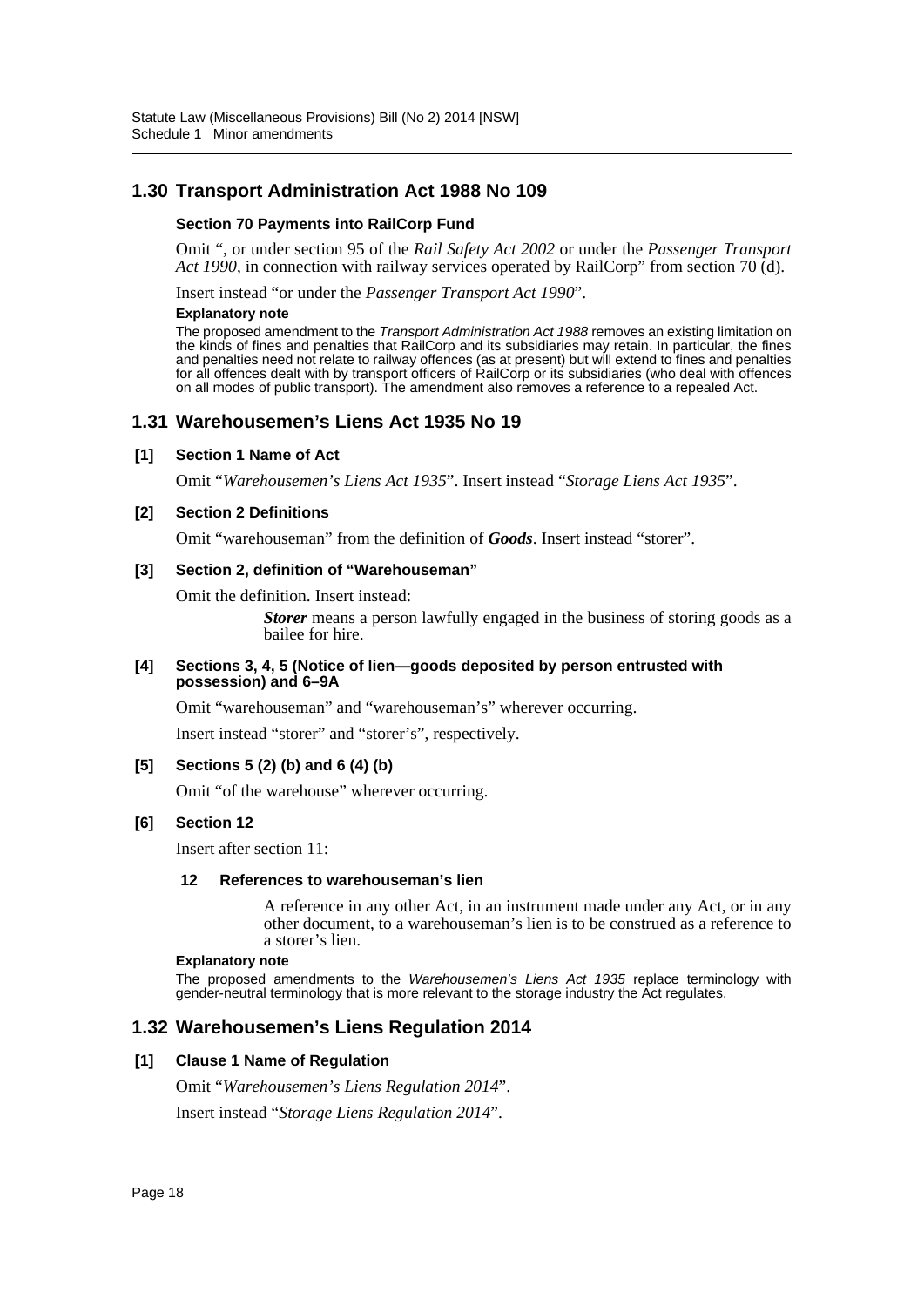### **[2] Clause 3 Definition**

Omit "*Warehousemen's Liens Act 1935*" from the definition of *the Act*. Insert instead "*Storage Liens Act 1935*".

### **[3] Clause 5 Verification of statements of account**

Omit "warehouseman" and "warehouseman's" wherever occurring.

Insert instead "storer" and "storer's", respectively.

#### **[4] Clause 6 Charges payable to the NSW Trustee and Guardian**

Omit "*Warehousemen's Liens Act 1935*" from clause 6 (2).

Insert instead "*Storage Liens Act 1935*".

**Explanatory note**

The proposed amendments to the *Warehousemen's Liens Regulation 2014* are consequential on the amendments proposed to be made to the *Warehousemen's Liens Act 1935* by this Schedule.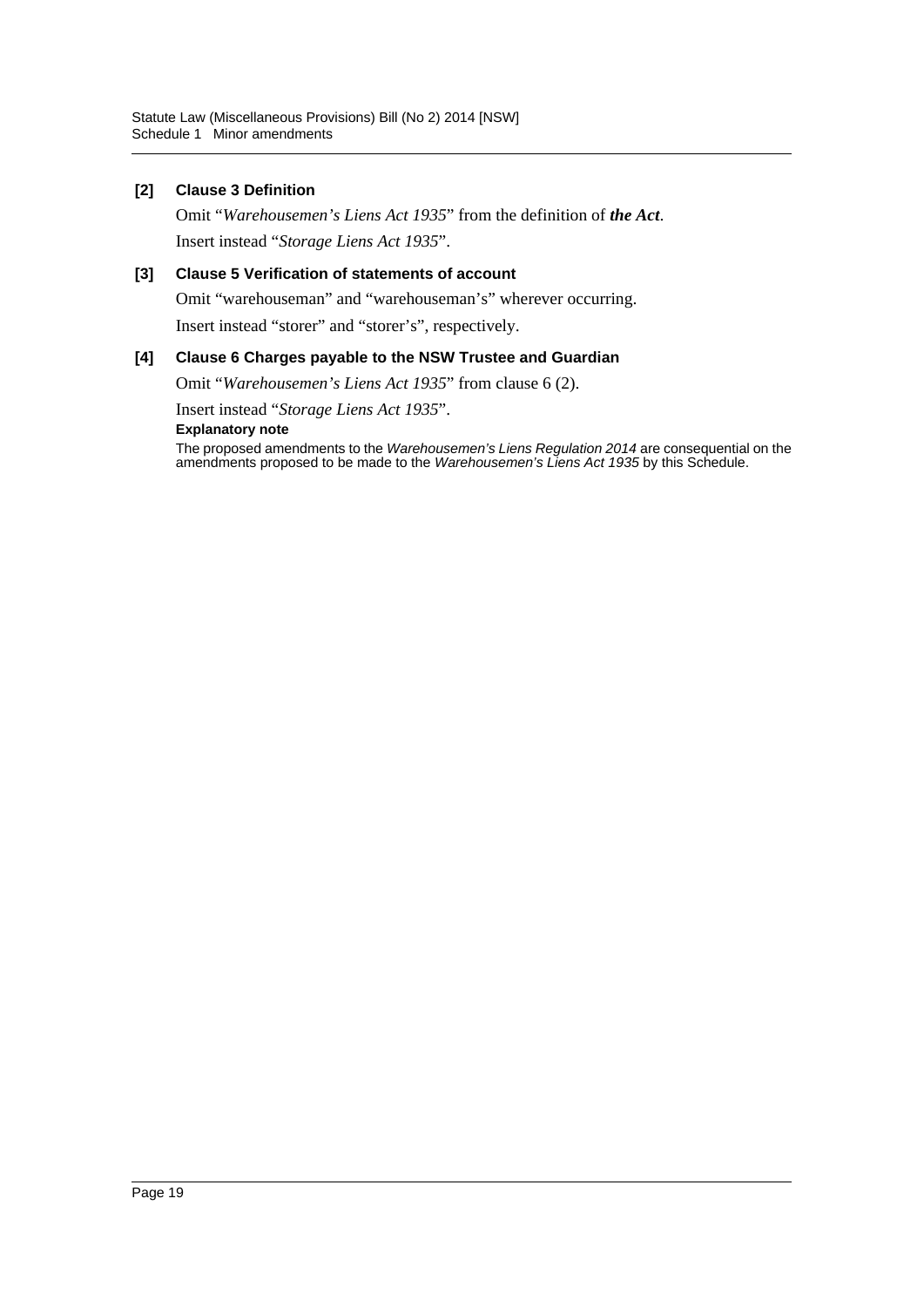# <span id="page-20-0"></span>**Schedule 2 Amendments by way of statute law revision**

# **2.1 Anti-Discrimination Act 1977 No 48**

## **[1] Section 54 (3) (c1)**

Omit the paragraph. Insert instead:

(c1) the *Co-operatives (Adoption of National Law) Act 2012* and the *Co-operatives National Law (NSW)*,

### **[2] Section 57 (1) (a)**

Omit "*Co-operatives Act 1992*". Insert instead "*Co-operatives National Law (NSW)*". **Explanatory note** The proposed amendments update references to a repealed Act.

# **2.2 Bail Regulation 2014**

### **Clause 43 (b)**

Omit "Police and". **Explanatory note** The proposed amendment updates a reference to a Department.

# **2.3 Biofuels Act 2007 No 23**

### **[1] The whole Act (except section 24 (1) (a3))**

Omit "Director-General" and "Director-General's" wherever occurring. Insert instead "Secretary" and "Secretary's", respectively.

### **[2] Section 3 (1)**

Omit the definition of *Director-General*. Insert in alphabetical order: *Secretary* means the Secretary of the Department.

### **[3] Section 24 (1) (a5)**

Omit the paragraph. Insert instead:

(a5) the Chief Executive of the Office of Finance and Services or the Chief Executive's nominee,

#### **Explanatory note**

The proposed amendments update terminology.

### **2.4 Biofuels Regulation 2007**

#### **The whole Regulation**

Omit "Director-General" wherever occurring. Insert instead "Secretary".

#### **Explanatory note**

The proposed amendment updates terminology.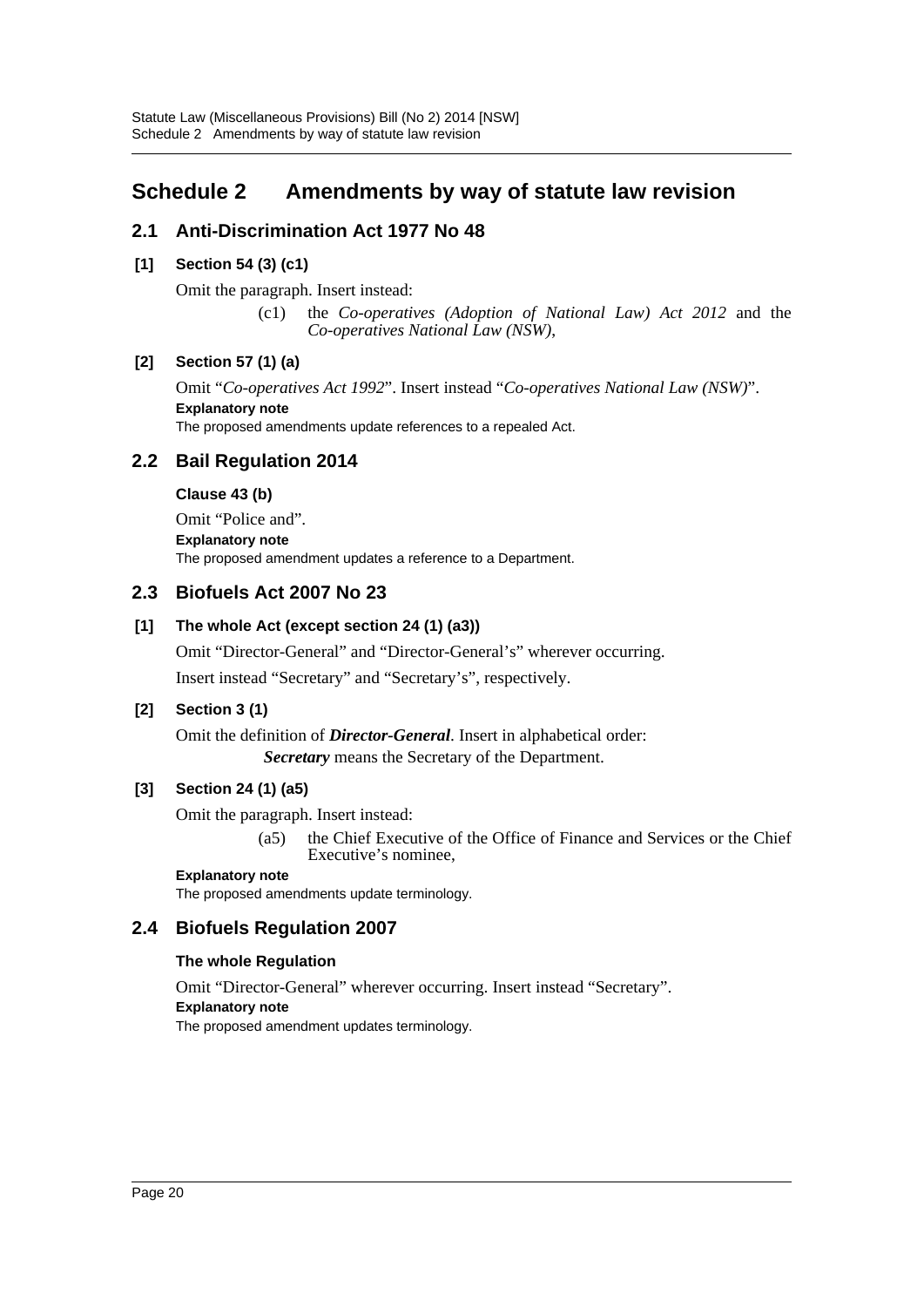# **2.5 Camden Local Environmental Plan 2010**

**Schedule 2, matter relating to Signage—business identification signs for businesses in business zones**

Omit "facia" from subclause (1). Insert instead "fascia". **Explanatory note** The proposed amendment corrects a spelling error.

# **2.6 Child Protection (International Measures) Act 2006 No 12**

# **[1] The whole Act**

Omit "Director-General" and "Director-General's" wherever occurring.

Insert instead "Secretary" and "Secretary's", respectively.

# **[2] Section 5 (1), definition of "Department"**

Insert "Family and" after "of".

### **[3] Section 5 (1)**

Omit the definition of *Director-General*. Insert in alphabetical order:

*Secretary* means the Secretary of the Department.

#### **Explanatory note**

The proposed amendments update terminology and a reference to a Department.

### **2.7 Community Housing Providers (Adoption of National Law) Act 2012 No 59**

#### **Section 25 (2)**

Omit "and the *Co-operatives Act 1992*".

Insert instead ", the *Co-operatives (Adoption of National Law) Act 2012* and the *Co-operatives National Law (NSW)*".

#### **Explanatory note**

The proposed amendment updates a reference to a repealed Act.

# **2.8 Community Land Management Regulation 2007**

### **Clause 9**

Omit "23 (1) of the *Property, Stock and Business Agents Regulation 2003*".

Insert instead "21 of the *Property, Stock and Business Agents Regulation 2014*". **Explanatory note**

The proposed amendment updates a cross-reference.

# **2.9 Community Welfare Act 1987 No 52**

### **[1] The whole Act (except Schedule 4)**

Omit "Director-General" and "Director-General's" wherever occurring. Insert instead "Secretary" and "Secretary's", respectively.

### **[2] Section 3 (1), definition of "Department"**

Omit "Youth". Insert instead "Family".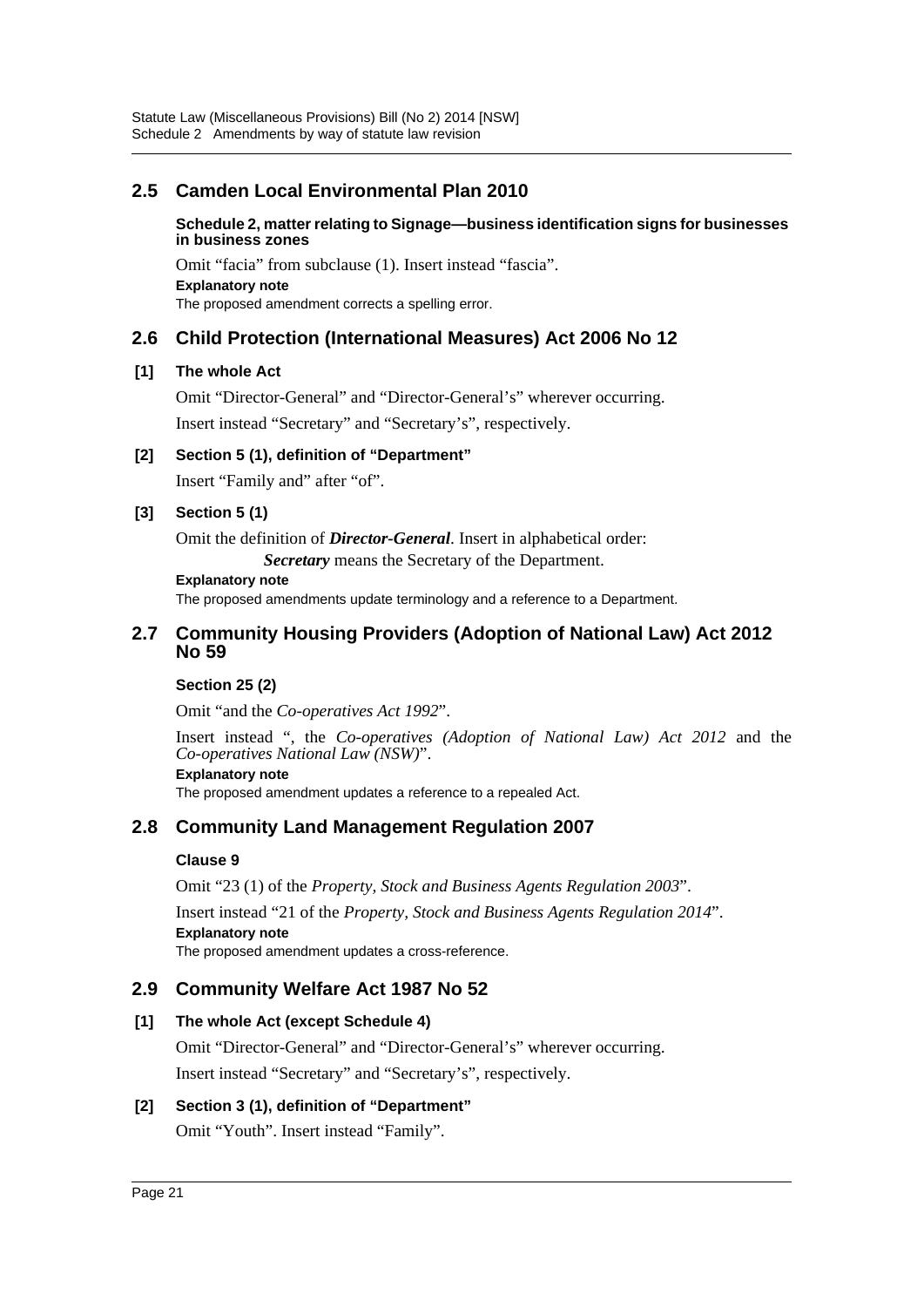### **[3] Section 3 (1)**

Omit the definition of *Director-General*. Insert in alphabetical order:

*Secretary* means the Secretary of the Department.

#### **Explanatory note**

The proposed amendments update terminology and a reference to a Department.

# **2.10 Conveyancers Licensing Act 2003 No 3**

### **Section 34 (2) (b)**

Omit "*Trade Practices Act 1974* of the Commonwealth, the *Fair Trading Act 1987*".

Insert instead "*Competition and Consumer Act 2010* of the Commonwealth, the *Australian Consumer Law (NSW)*".

#### **Explanatory note**

The proposed amendment updates references to renamed and applied laws.

### **2.11 Co-operative Housing and Starr-Bowkett Societies Regulation 2005**

#### **Clause 25 (5)**

Omit "an annual report as set out in Form 1 of Schedule 7 to the *Co-operatives Regulation 2005*".

Insert instead "an annual report containing the returns (relevant to the association) that are required of a society under subclauses (1) and (2)".

#### **Explanatory note**

The proposed amendment removes a reference to a repealed Regulation and substitutes a requirement that an annual report be in a different form. The amendment has the same effect as the relevant provision of clause 18 of the *Co-operatives (New South Wales) Regulation 2014*.

### **2.12 Corowa Local Environmental Plan 2012**

#### **Clause 4.1 (4A)**

Omit "developmment". Insert instead "development". **Explanatory note**

The proposed amendment corrects a spelling error.

# **2.13 Credit (Commonwealth Powers) Act 2010 No 6**

#### **Schedule 3, clause 3 (1)**

Omit "available for inspection on the Department's website" from the note.

Insert instead "set out in Schedule 8 to the repealed *Credit (Savings and Transitional) Regulation 1984*".

#### **Explanatory note**

The proposed amendment updates a note.

### **2.14 Crimes (Domestic and Personal Violence) Act 2007 No 80**

#### **Sections 98A (definition of "central referral point") and 98P**

Omit "Police and" wherever occurring.

#### **Explanatory note**

The proposed amendment updates references to a Department.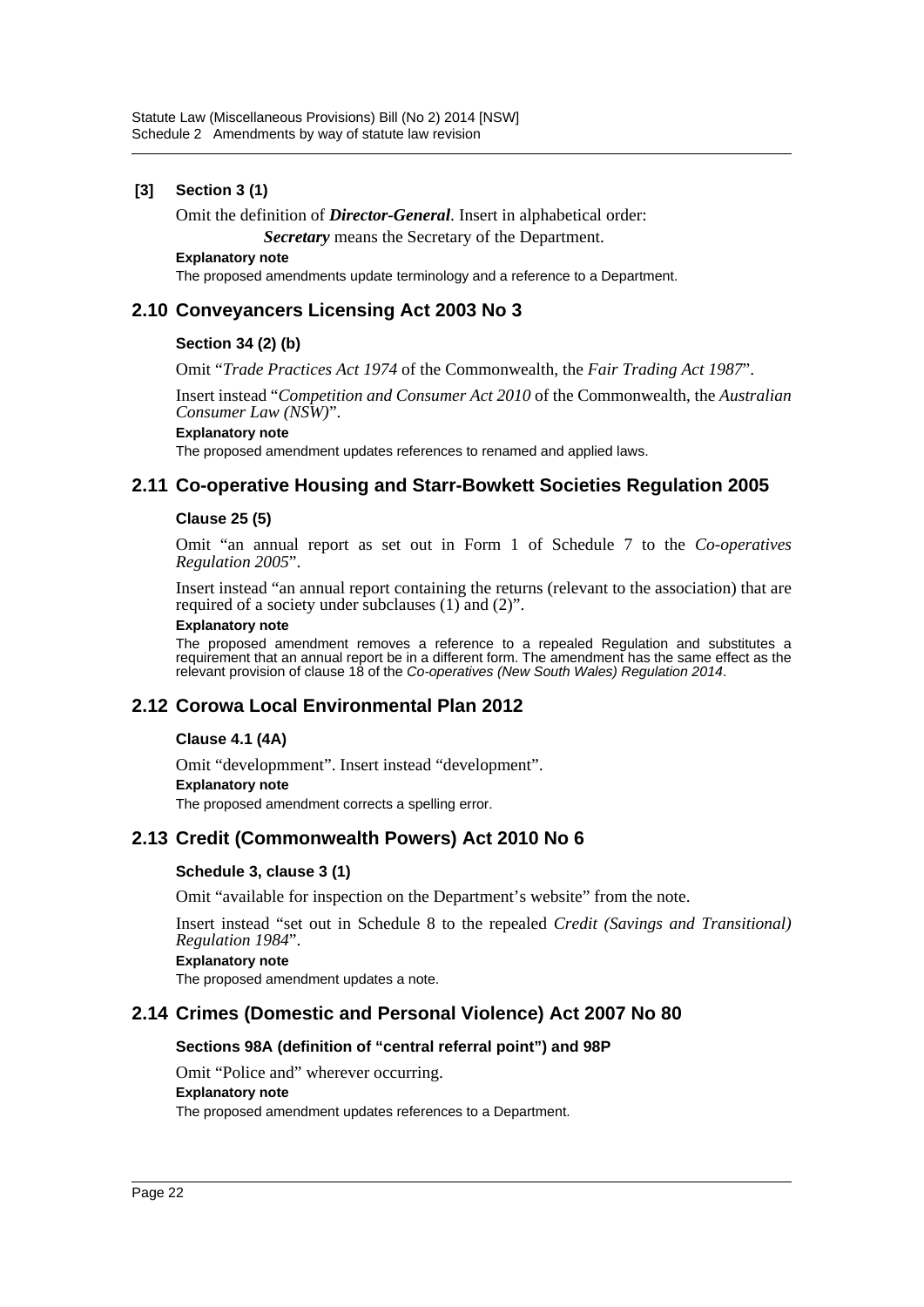# **2.15 Criminal Appeal Rules**

### **Forms**

Omit "*Criminal Procedure Act 1986*" where firstly occurring and "section 174 of the *Criminal Procedure Act 1986*" from Form XXIV.

Insert instead "*Crimes (Sentencing Procedure) Act 1999*" and "section 37 of the *Crimes (Sentencing Procedure) Act 1999*", respectively.

#### **Explanatory note**

The proposed amendment updates references consequentially on an amendment made by the *Crimes Legislation Amendment Act 2014*.

# **2.16 Criminal Procedure Act 1986 No 209**

### **Chapter 6, Part 3, heading**

Omit "**Medical examinations**". Insert instead "**Scientific examinations**". **Explanatory note** The proposed amendment corrects terminology.

# **2.17 Crown Lands Regulation 2006**

### **Clause 43 (b) (ii)**

Omit "*Associations Incorporation Act 1984*".

Insert instead "*Associations Incorporation Act 2009*". **Explanatory note** The proposed amendment updates a cross-reference.

# **2.18 Drug Misuse and Trafficking Act 1985 No 226**

### **Schedule 1, matter relating to 4-Bromo-2,5-dimethoxyphenethylamine**

Omit "0.08" from Column 2. Insert instead "0.08g". **Explanatory note** The proposed amendment inserts a missing unit.

# **2.19 Electricity Supply Act 1995 No 94**

#### **[1] The whole Act (except Schedule 6)**

Omit "Director-General" wherever occurring. Insert instead "Secretary".

### **[2] Sections 43EI (2) and 97HD (2)**

Omit "Director-General or Deputy Director-General (General Counsel)" wherever occurring.

Insert instead "Secretary or General Counsel".

### **[3] Section 160 (2)**

Omit "Deputy Director-General (General Counsel)". Insert instead "General Counsel".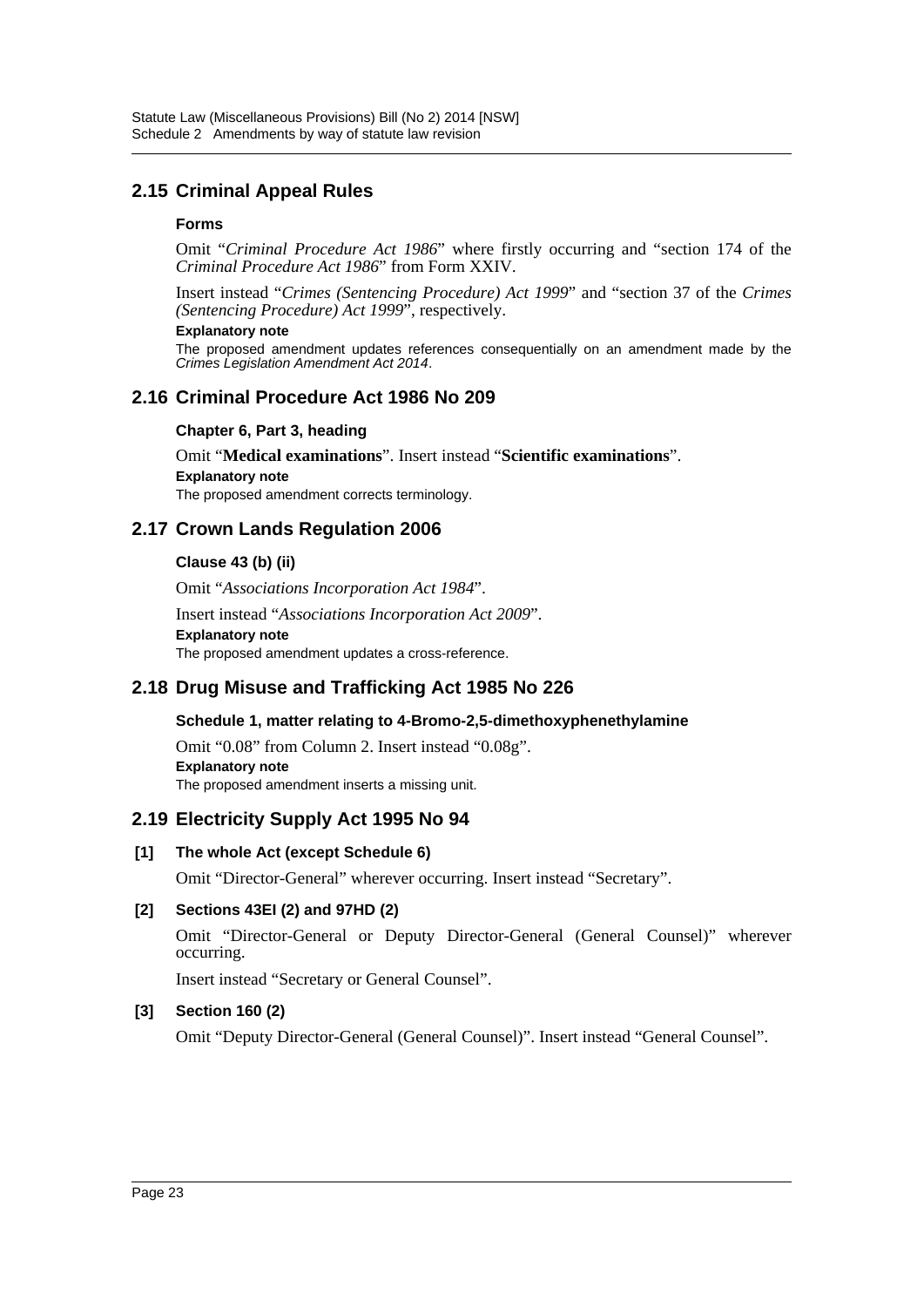### **[4] Dictionary**

Omit the definition of *Director-General*. Insert in alphabetical order: *Secretary* means the Secretary of the Department.

**Explanatory note**

The proposed amendments update terminology.

# **2.20 Energy and Utilities Administration Act 1987 No 103**

### **[1] The whole Act (except Schedule 2)**

Omit "Director-General" and "Director-General's" wherever occurring.

Insert instead "Secretary" and "Secretary's", respectively.

### **[2] Section 3 (1), definition of "Department"**

Omit "Energy, Utilities and Sustainability".

Insert instead "Trade and Investment, Regional Infrastructure and Services".

### **[3] Section 3 (1)**

Omit the definition of *Director-General*. Insert in alphabetical order:

*Secretary* means the Secretary of the Department.

#### **Explanatory note**

The proposed amendments update terminology and a reference to a Department.

# **2.21 Environmental Planning and Assessment Amendment Act 2008 No 36**

#### **[1] Schedule 6**

Insert after Schedule 5:

# **Schedule 6 Statute Law (Miscellaneous Provisions) Act (No 2) 2008—transferred provisions**

### **[2] Schedule 6 (as inserted by item [1])**

Transfer Schedules 1.8, 1.12, 2.10, 2.32, 2.35 and 2.39 (without the commencement provisions to those subschedules) to the *Statute Law (Miscellaneous Provisions) Act (No 2) 2008* as Schedules 6.1–6.6, respectively.

#### **Explanatory note**

The proposed amendments transfer uncommenced provisions consequent on amendments contained in the *Environmental Planning and Assessment Amendment Act 2008* and will enable the *Statute Law (Miscellaneous Provisions) Act (No 2) 2008* to be repealed by Schedule 3.

# **2.22 Evidence (Audio and Audio Visual Links) Regulation 2010**

#### **Clauses 5 and 6**

Omit the clauses.

**Explanatory note**

The proposed amendment repeals spent provisions.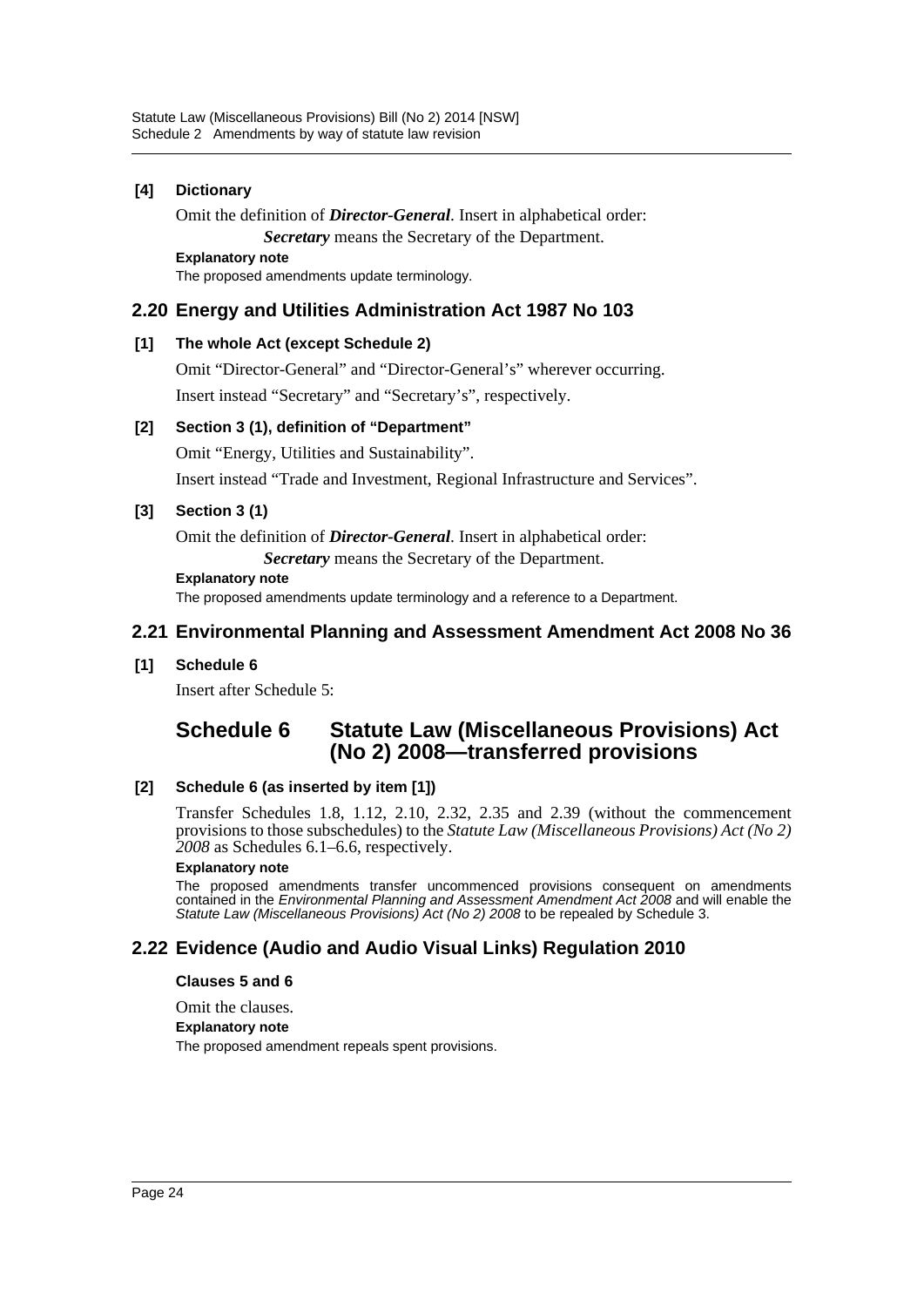# **2.23 Firearms Act 1996 No 46**

### **Section 71**

Omit the note to the section. Insert instead:

**Note.** Parts 5 and 5A of the *Crimes Act 1900* contain offences relating to making, using and possessing false documents and the production of false and misleading documents.

#### **Explanatory note**

The proposed amendment updates a note.

# **2.24 Frustrated Contracts Act 1978 No 105**

### **[1] Section 6 (2) (b1)**

Insert after section 6 (2) (b):

(b1) a co-operative registered under the *Co-operatives National Law (NSW)*,

### **[2] Section 6 (2) (c)**

Omit "the *Co-operatives Act 1992*,". **Explanatory note** The proposed amendments update references to a repealed Act.

# **2.25 Funeral Funds Act 1979 No 106**

**[1] Section 34 (1) (a)**

Insert "or" after "fund,".

#### **[2] Section 34 (1) (b)**

Omit "fund, or". Insert instead "fund.".

### **[3] Sections 102 (3) and 119 (3)**

Omit "Sections 9 and 10 of the *Unclaimed Moneys Act 1917* shall apply to money paid to the Treasurer under subsection (2) in the same way as they apply" wherever occurring.

Insert instead "The *Unclaimed Money Act 1995* applies to money paid to the Treasurer under subsection (2) in the same way as it applies".

#### **Explanatory note**

Items [1] and [2] of the proposed amendments clarify the operation of a list. Item [3] updates references to a repealed Act.

# **2.26 Gas Supply (Safety and Network Management) Regulation 2013**

#### **Clause 33 (1)**

Omit "distribution network of a distribution network service provider".

Insert instead "gas network of a network operator".

#### **Explanatory note**

The proposed amendment corrects terminology.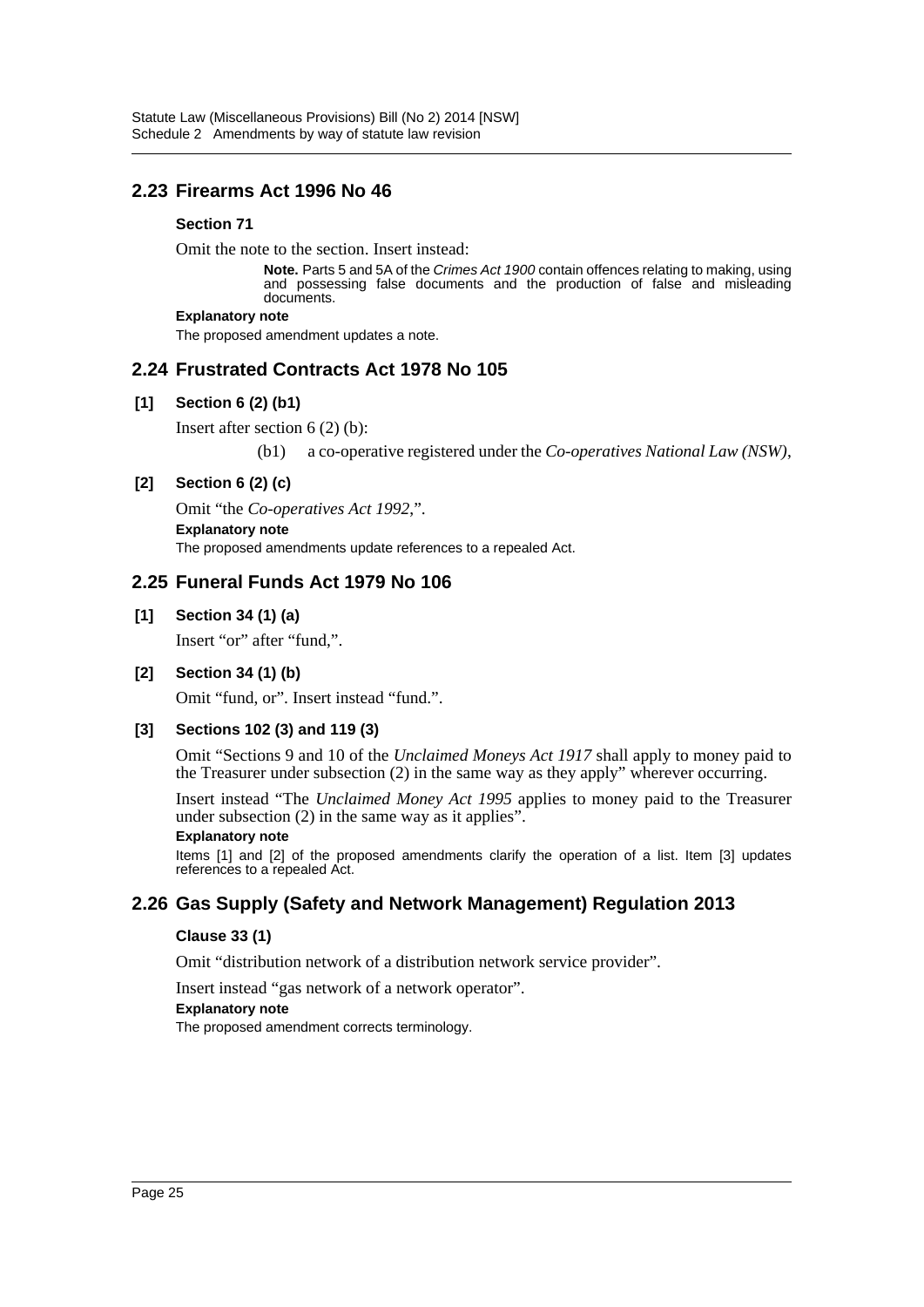# **2.27 Greater Taree Local Environmental Plan 2010**

#### **Schedule 5, Part 1, matters relating to the suburb of Mount George**

Reorder the matters in appropriate address order. **Explanatory note** The proposed amendment corrects the alphabetical ordering of heritage items.

# **2.28 Health Services Regulation 2013**

### **Clause 5 (1) (c)**

Omit the paragraph. Insert instead:

(c) the employment website https://nswhealth.erecruit.com.au.

**Explanatory note** The proposed amendment corrects a reference.

# **2.29 Hunter Water Act 1991 No 53**

### **[1] Section 3 (2), definition of "statutory body"**

Insert after paragraph (a):

(a1) is not a co-operative within the meaning of the *Co-operatives National Law (NSW)*, and

### **[2] Section 3 (2), definition of "statutory body"**

Omit "the *Co-operatives Act 1992* or" from paragraph (b). **Explanatory note** The proposed amendments update references to a repealed Act.

# **2.30 Impounding Act 1993 No 31**

### **Section 16 (5)**

Omit "or is" where secondly occurring. **Explanatory note** The proposed amendment removes redundant words.

### **2.31 Lake Macquarie Local Environmental Plan 2004**

#### **[1] Clause 15, Land use table**

Omit "barbeque" from item 1 of the matter relating to Zone 6 (1). Insert instead "barbecue".

#### **[2] Dictionary, definition of "foreshore development"**

Omit "barbeques". Insert instead "barbecues". **Explanatory note** The proposed amendments correct spelling errors.

# **2.32 Lake Macquarie Local Environmental Plan 2014**

#### **Clause 6.3 (5) (a)**

Omit "movent". Insert instead "movement". **Explanatory note** The proposed amendment corrects a spelling error.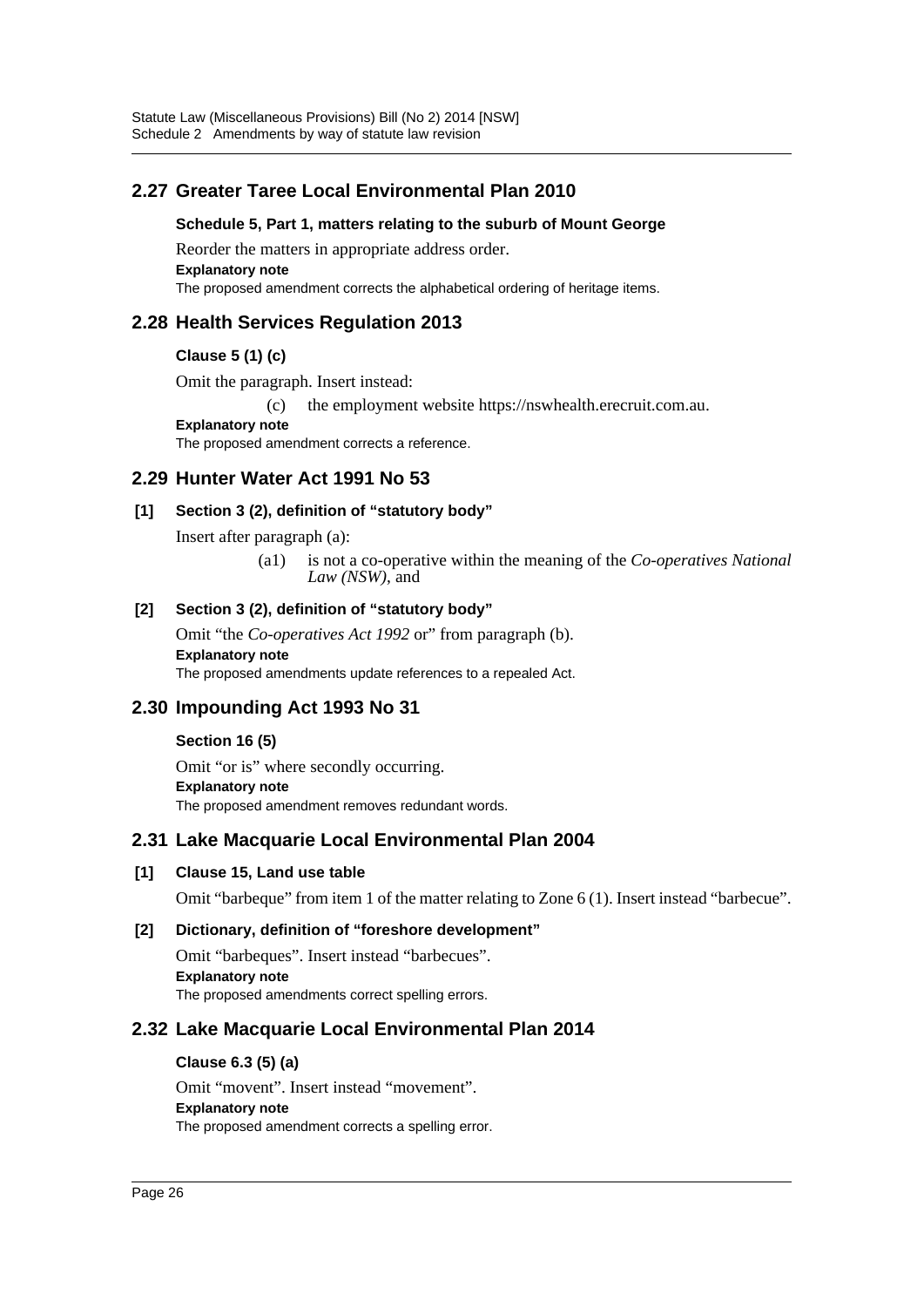# **2.33 Land Tax Management Act 1956 No 26**

### **Section 10 (1) (t)**

Omit "*Co-operatives Act 1992*". Insert instead "*Co-operatives National Law (NSW)*". **Explanatory note**

The proposed amendment updates a reference to a repealed Act.

# **2.34 Law Enforcement (Powers and Responsibilities) Act 2002 No 103**

### **Schedule 2**

Omit "*Co-operatives Act 1992*, section 381".

Insert instead "*Co-operatives National Law (NSW)*, section 504 (and see section 11 of the *Co-operatives (Adoption of National Law) Act 2012*)".

**Explanatory note**

The proposed amendment updates a reference to a repealed Act.

# **2.35 Leeton Local Environmental Plan 2014**

**Schedule 5, Part 2, note**

Omit the note. **Explanatory note** The proposed amendment removes a redundant note.

# **2.36 Licensing and Registration (Uniform Procedures) Act 2002 No 28**

#### **Schedule 1**

Omit the matter relating to the *Employment Agents Act 1996* and the *Travel Agents Act 1986*.

**Explanatory note**

The proposed amendment removes redundant matter.

# **2.37 Loan Fund Companies Act 1976 No 94**

#### **Section 7 (2)**

Omit "section 372 of the *Co-operatives Act 1992*".

Insert instead "section 492 of the *Co-operatives National Law (NSW)*". **Explanatory note**

The proposed amendment updates a reference to a repealed Act.

### **2.38 Lord Howe Island Act 1953 No 39**

#### **Section 4 (3) (d) and clause 6 (1) (f) of Schedule 1A**

Omit "Environment and Conservation" wherever occurring.

Insert instead "Premier and Cabinet".

**Explanatory note**

The proposed amendment updates references to a Department consequentially on the making of the *Administrative Arrangements (Administrative Changes—Miscellaneous Agencies) Order 2014*.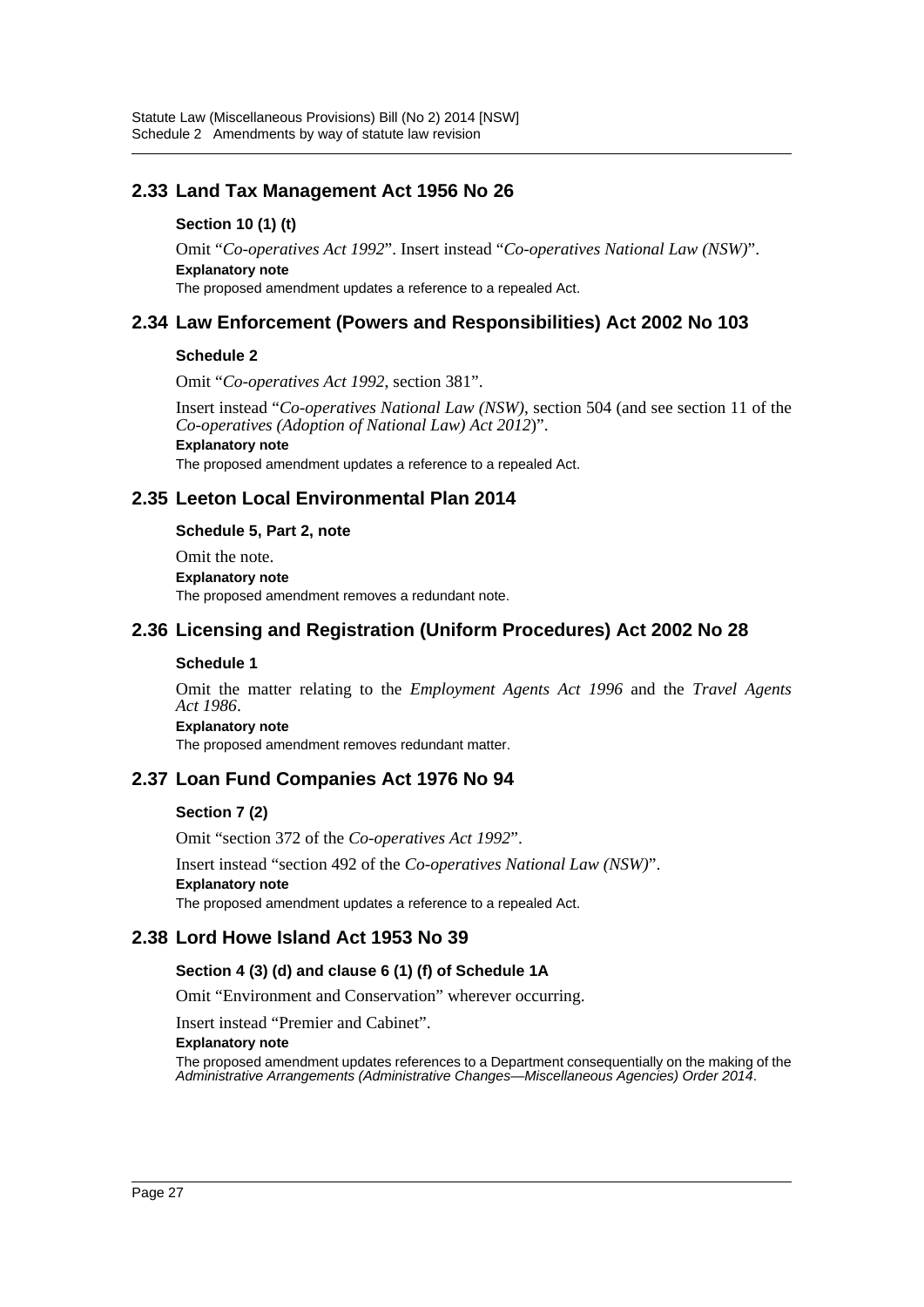# **2.39 Macquarie University By-law 2005**

### **[1] Clauses 7 and 11 (1)**

Omit "student member" wherever occurring. Insert instead "elected (student) member".

### **[2] Schedule 1, clause 4 (1) (b)**

Omit "a student member". Insert instead "an elected (student) member". **Explanatory note** The proposed amendments revise terminology.

# **2.40 Maitland Local Environmental Plan 2011**

#### **Land Use Table, Zone B2, item 3**

Omit "Information and education facilities;" and reinsert it in alphabetical order. **Explanatory note** The proposed amendment corrects alphabetical ordering.

# **2.41 Mine Safety (Cost Recovery) Act 2005 No 116**

### **[1] The whole Act**

Omit "Director-General" and "Director-General's" wherever occurring. Insert instead "Secretary" and "Secretary's", respectively.

### **[2] Section 3 (1), definition of "Department"**

Omit "Industry and Investment".

Insert instead "Trade and Investment, Regional Infrastructure and Services".

#### **[3] Section 3 (1)**

Omit the definition of *Director-General*. Insert in alphabetical order:

*Secretary* means the Secretary of the Department.

**Explanatory note**

The proposed amendments update terminology and a reference to a Department.

# **2.42 Mine Safety (Cost Recovery) Regulation 2013**

### **[1] The whole Regulation**

Omit "Director-General" wherever occurring. Insert instead "Secretary".

#### **[2] Clause 4, note**

Omit "the Department of Industry and Investment (now the Department of Trade and Investment, Regional Infrastructure and Services)".

Insert instead "the Department of Trade and Investment, Regional Infrastructure and Services".

#### **Explanatory note**

The proposed amendments update terminology and a reference to a Department.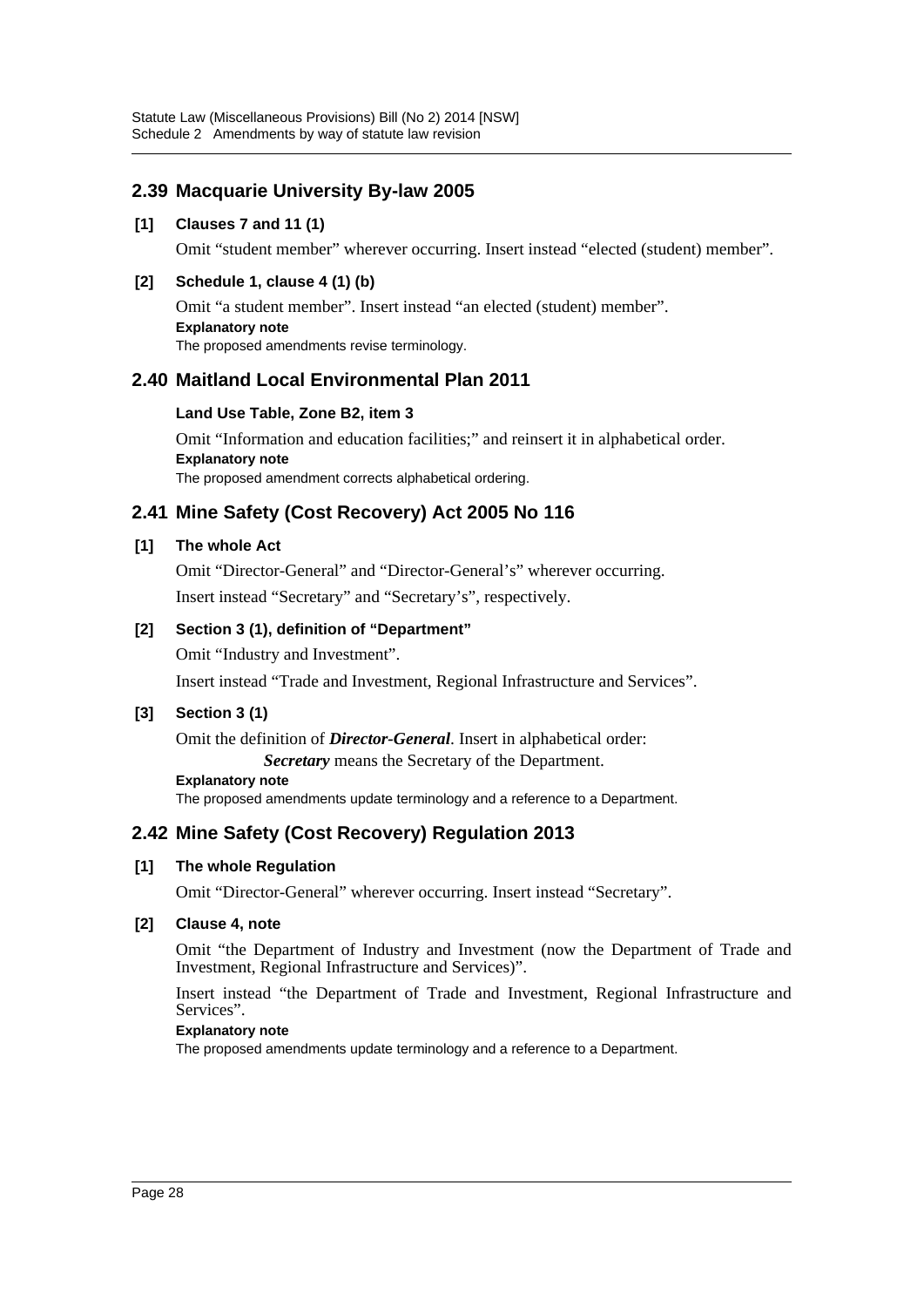# **2.43 Mine Subsidence Compensation Act 1961 No 22**

#### **[1] The whole Act**

Omit "Director-General" wherever occurring. Insert instead "Secretary".

### **[2] Section 4 (1), definition of "Department"**

Omit "Industry and Investment".

Insert instead "Trade and Investment, Regional Infrastructure and Services".

#### **[3] Section 4 (1)**

Omit the definition of *Director-General*. Insert in alphabetical order: *Secretary* means the Secretary of the Department.

**Explanatory note** The proposed amendments update terminology and a reference to a Department.

# **2.44 Mining Amendment Act 2008 No 19**

#### **Schedule 1**

Omit "Director-General" wherever occurring. Insert instead "Secretary". **Explanatory note** The proposed amendment updates terminology.

# **2.45 Newcastle Local Environmental Plan 2012**

#### **Dictionary, definition of "Wickham Redevelopment Area Map"**

Omit the definition. **Explanatory note** The proposed amendment omits a redundant definition.

# **2.46 Palerang Local Environmental Plan 2014**

### **Clause 4.1A (5), definition of "resulting lot"**

Omit "*Rural*" from paragraph (c). Insert instead "*(Rural)*". **Explanatory note** The proposed amendment corrects a citation.

# **2.47 Passenger Transport Act 1990 No 39**

### **Section 5A (1) (c)**

Omit "*Co-operatives Act 1992*". Insert instead "*Co-operatives National Law (NSW)*". **Explanatory note** The proposed amendment updates a reference to a repealed Act.

# **2.48 Passenger Transport Regulation 2007**

### **Clause 168 (2) (c) (ii)**

Insert "or Division 9 of Part 3.3 of the *Co-operatives National Law (NSW)*" after "*1992*".

### **Explanatory note**

The proposed amendment supplements a reference to a repealed Act (which refers to all or some of the immediately preceding 5 years).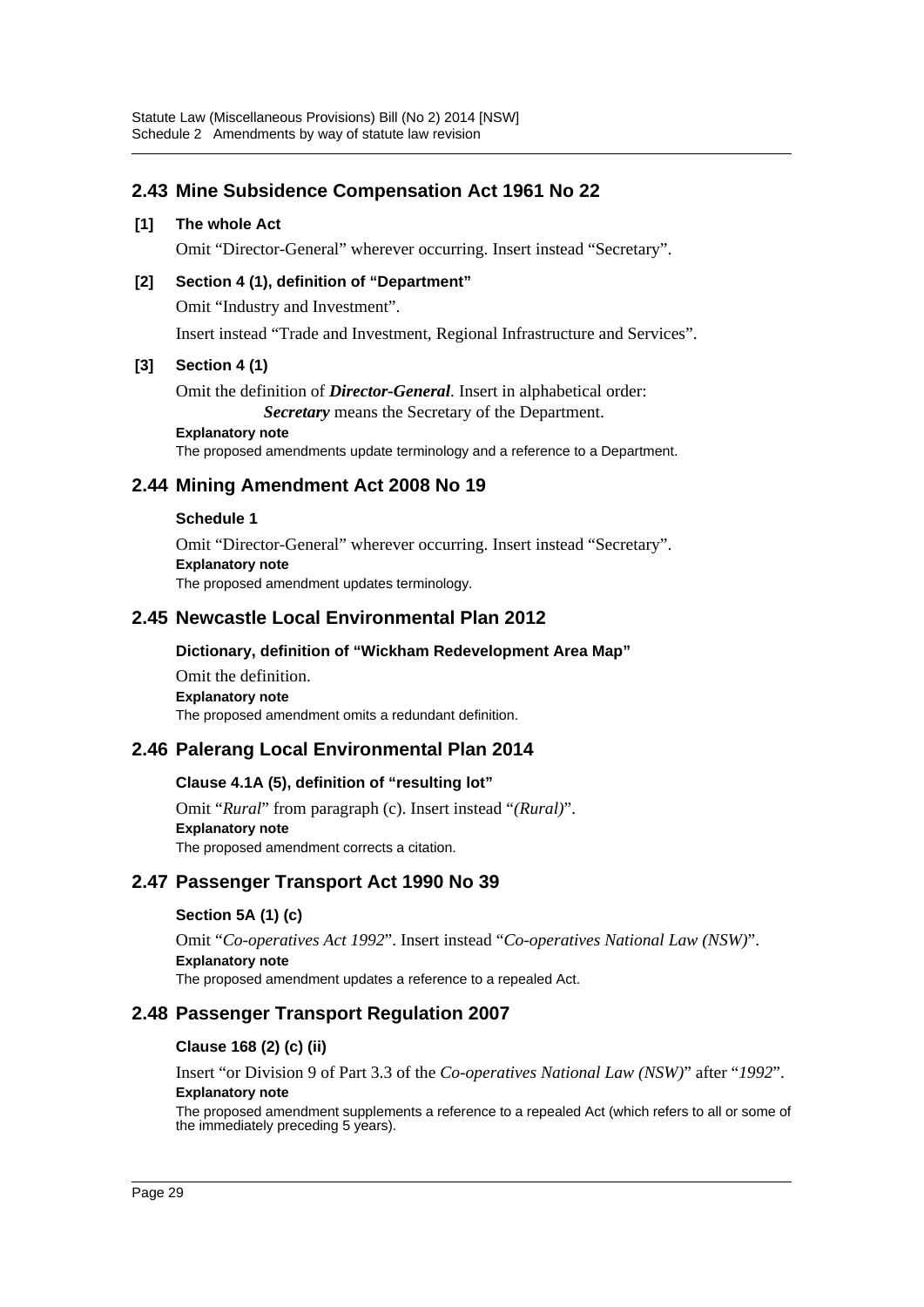# **2.49 Personal Property Securities (Commonwealth Powers) Act 2009 No 35**

## **Schedule 1, clause 23A (2) (p)**

Omit "*Warehousemen's Liens Act 1935*". Insert instead "*Storage Liens Act 1935*". **Explanatory note**

The proposed amendment updates a reference to an Act proposed to be renamed in Schedule 1.

# **2.50 Petroleum (Onshore) Act 1991 No 84**

# **[1] The whole Act (except Schedule 1)**

Omit "Director-General" and "Director-General's" wherever occurring. Insert instead "Secretary" and "Secretary's", respectively.

# **[2] Section 3 (1), definition of "Department"**

Omit "Industry and Investment". Insert instead "Trade and Investment, Regional Infrastructure and Services".

# **[3] Section 3 (1)**

Omit the definition of *Director-General*. Insert in alphabetical order: *Secretary* means the Secretary of the Department.

# **[4] Section 76 (4)**

Omit "Director-General of National Parks and Wildlife".

Insert instead "Chief Executive of the Office of Environment and Heritage". **Explanatory note**

The proposed amendments update terminology and a reference to a Department.

# **2.51 Petroleum (Onshore) Regulation 2007**

# **The whole Regulation**

Omit "Director-General" and "Director-General's" wherever occurring. Insert instead "Secretary" and "Secretary's", respectively. **Explanatory note** The proposed amendment updates terminology.

# **2.52 Pipelines Act 1967 No 90**

# **[1] The whole Act**

Omit "Director-General" and "Director-General's" wherever occurring. Insert instead "Secretary" and "Secretary's", respectively.

# **[2] Section 3 (1), definition of "Department"**

Omit "Energy, Utilities and Sustainability".

Insert instead "Trade and Investment, Regional Infrastructure and Services".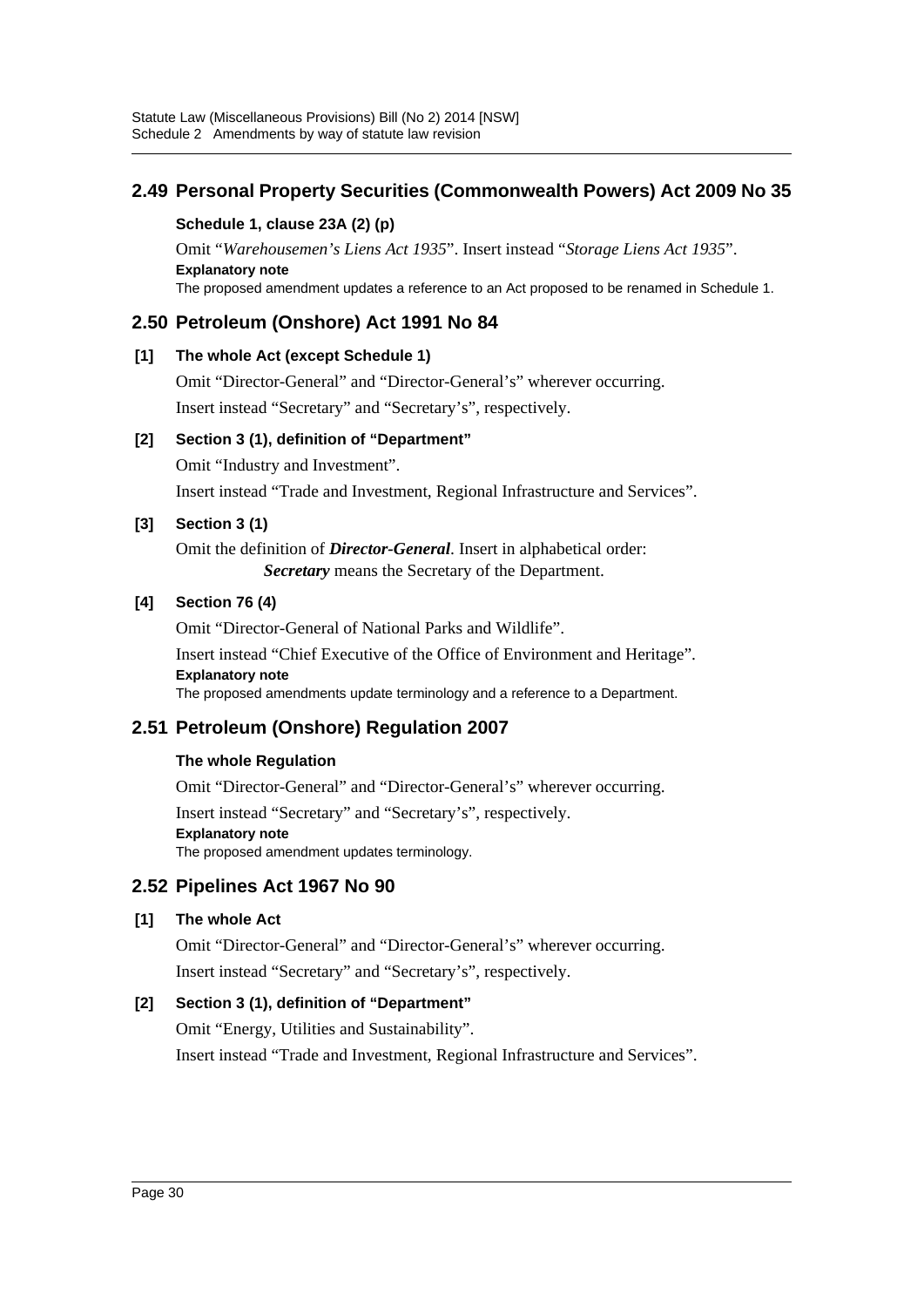### **[3] Section 3 (1)**

Omit the definition of *Director-General*. Insert in alphabetical order:

*Secretary* means the Secretary of the Department.

**Explanatory note**

The proposed amendments update terminology and a reference to a Department.

# **2.53 Pipelines Regulation 2013**

#### **[1] The whole Regulation**

Omit "Director-General" and "Director-General's" wherever occurring.

Insert instead "Secretary" and "Secretary's", respectively.

### **[2] Clause 3 (1), definitions of "Department" and "Director-General"**

Omit the definitions. **Explanatory note** Item [1] of the proposed amendments updates terminology. Item [2] removes redundant definitions.

# **2.54 Prisoners (Interstate Transfer) Regulation 2014**

### **Clause 3 (1), definition of "Department"**

Omit "Police and". **Explanatory note** The proposed amendment updates a reference to a Department.

# **2.55 Public Finance and Audit Act 1983 No 152**

### **Schedule 3**

Omit the matter relating to the Department of Police and Justice. Insert in appropriate order in Columns 1 and 2, respectively:

Department of Justice Secretary of the Department

#### **Explanatory note**

The proposed amendment updates a reference to a Department and terminology.

### **2.56 Registered Clubs Act 1976 No 31**

### **[1] Sections 38 (2) (b) and (4) and 41 (1)**

Omit "*Co-operatives Act 1992*" wherever occurring.

Insert instead "*Co-operatives National Law (NSW)*".

### **[2] Section 38 (2) (b)**

Omit "societies". Insert instead "co-operatives". **Explanatory note** The proposed amendments update terminology and references to a repealed Act.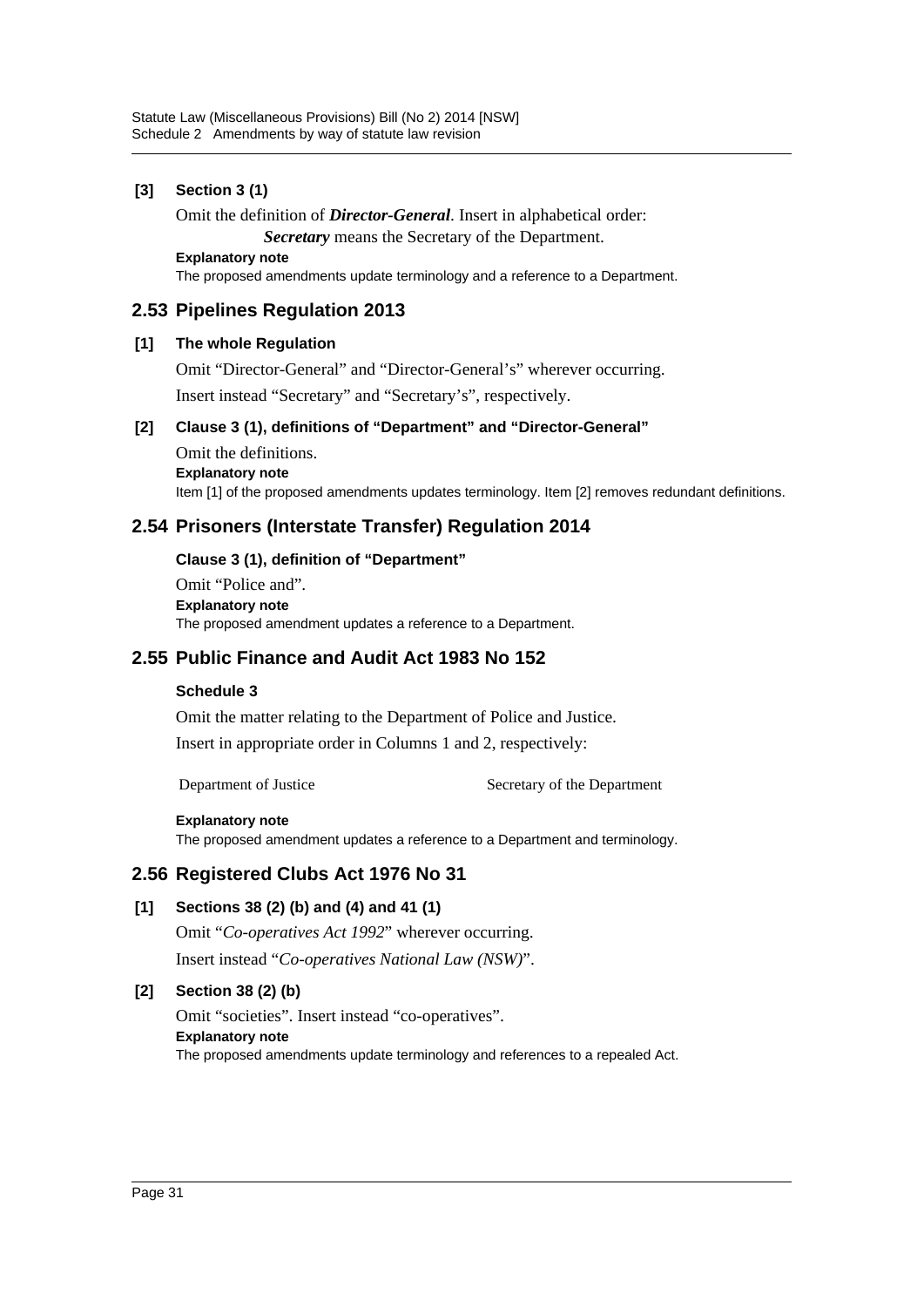# **2.57 Restraints of Trade Act 1976 No 67**

### **Section 3 (3) (c)**

Omit the paragraph. Insert instead:

(c) section 125 of the *Co-operatives National Law (NSW)*, or

**Explanatory note** The proposed amendment updates a reference to a repealed Act.

# **2.58 Rice Marketing Act 1983 No 176**

#### **Section 133**

Omit "societies registered under the *Co-operatives Act 1992*".

Insert instead "co-operatives registered under the *Co-operatives National Law (NSW)*". **Explanatory note**

The proposed amendment updates a reference to a repealed Act.

# **2.59 Road Transport (General) Regulation 2013**

#### **Schedule 5**

Omit "Rule 286; Rule 2" from the matter relating to the *Road Rules 2008*.

Insert instead "Rule 286; Rule 294".

#### **Explanatory note**

The proposed amendment corrects a typographical error.

## **2.60 Rockdale Local Environmental Plan 2011**

#### **Land Use Table, Zone SP3, item 4**

Omit "Wholesale supplies;". **Explanatory note** The proposed amendment omits a duplicated entry.

# **2.61 Shoalhaven Local Environmental Plan 2014**

### **[1] Clause 4.2B (3) (d) (iii)**

Renumber clause  $4.2B(3)(d)(ii)$  where secondly occurring as clause  $4.2B(3)(d)(iii)$ .

#### **[2] Schedule 5, Part 1, Item no 112**

Omit "(Lombardyc Poplar-9)". Insert instead "(Lombardy Poplar-9)". **Explanatory note** Item [1] of the proposed amendments corrects duplicated numbering. Item [2] corrects a spelling error.

# **2.62 Snowy Hydro Corporatisation Act 1997 No 99**

#### **Sections 32 (4) and 57 (6) (b)**

Omit "Director-General of National Parks and Wildlife" wherever occurring.

Insert instead "Chief Executive of the Office of Environment and Heritage".

#### **Explanatory note**

The proposed amendment updates terminology.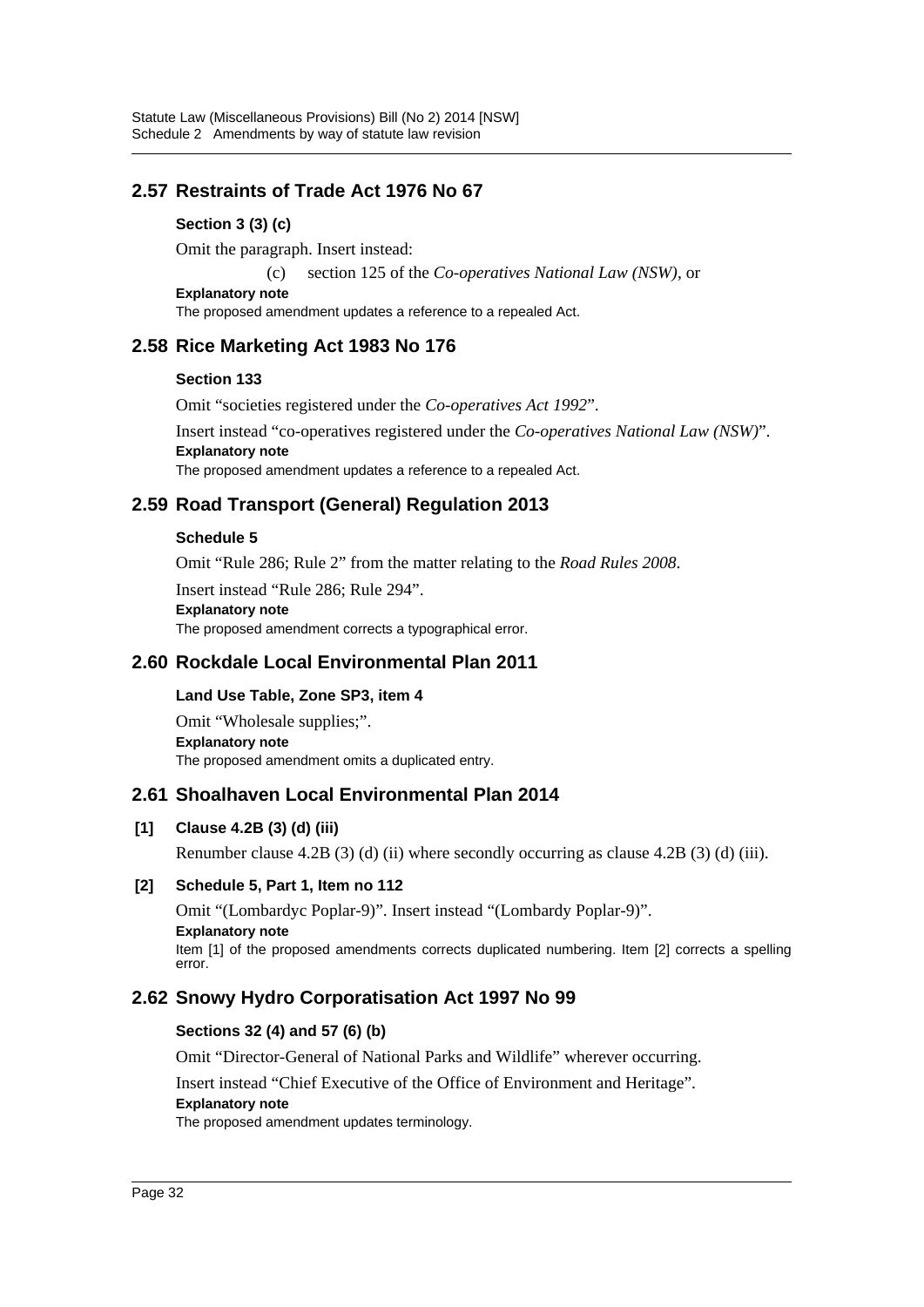# **2.63 State Environmental Planning Policy (Sydney Region Growth Centres) 2006**

### **Appendix 10, clause 6.8 (2) (c)**

Omit "Special" wherever occurring. **Explanatory note** The proposed amendment corrects the name of a zone.

### **2.64 State Revenue and Other Legislation Amendment (Budget Measures) Act 2012 No 46**

#### **Schedule 6.1 [9]**

Omit "Director-General" wherever occurring. Insert instead "Secretary".

#### **Explanatory note**

The proposed amendment updates terminology and is consequential on the amendments to the *Petroleum (Onshore) Act 1991* proposed to be made in this Schedule.

### **2.65 Sydney Water Act 1994 No 88**

#### **[1] Section 3 (2), definition of "statutory body"**

Insert after paragraph (a):

(a1) a co-operative within the meaning of the *Co-operatives National Law (NSW)*, or

### **[2] Section 3 (2), definition of "statutory body"**

Omit "the *Co-operatives Act 1992* or" from paragraph (b). **Explanatory note** The proposed amendments update references to a repealed Act.

### **2.66 Sydney Water Catchment Management Act 1998 No 171**

#### **Section 3 (1), definition of "public authority"**

Omit paragraph (b). Insert instead:

(b) a co-operative within the meaning of the *Co-operatives National Law (NSW)*, or

#### **Explanatory note**

The proposed amendment updates a reference to a repealed Act.

# **2.67 Tattoo Parlours Regulation 2013**

#### **The whole Regulation**

Omit "Director-General" wherever occurring. Insert instead "Chief Executive".

#### **Explanatory note**

The proposed amendment updates terminology (and is consequential on amendments proposed to be made to the *Tattoo Parlours Act 2012* by Schedule 1).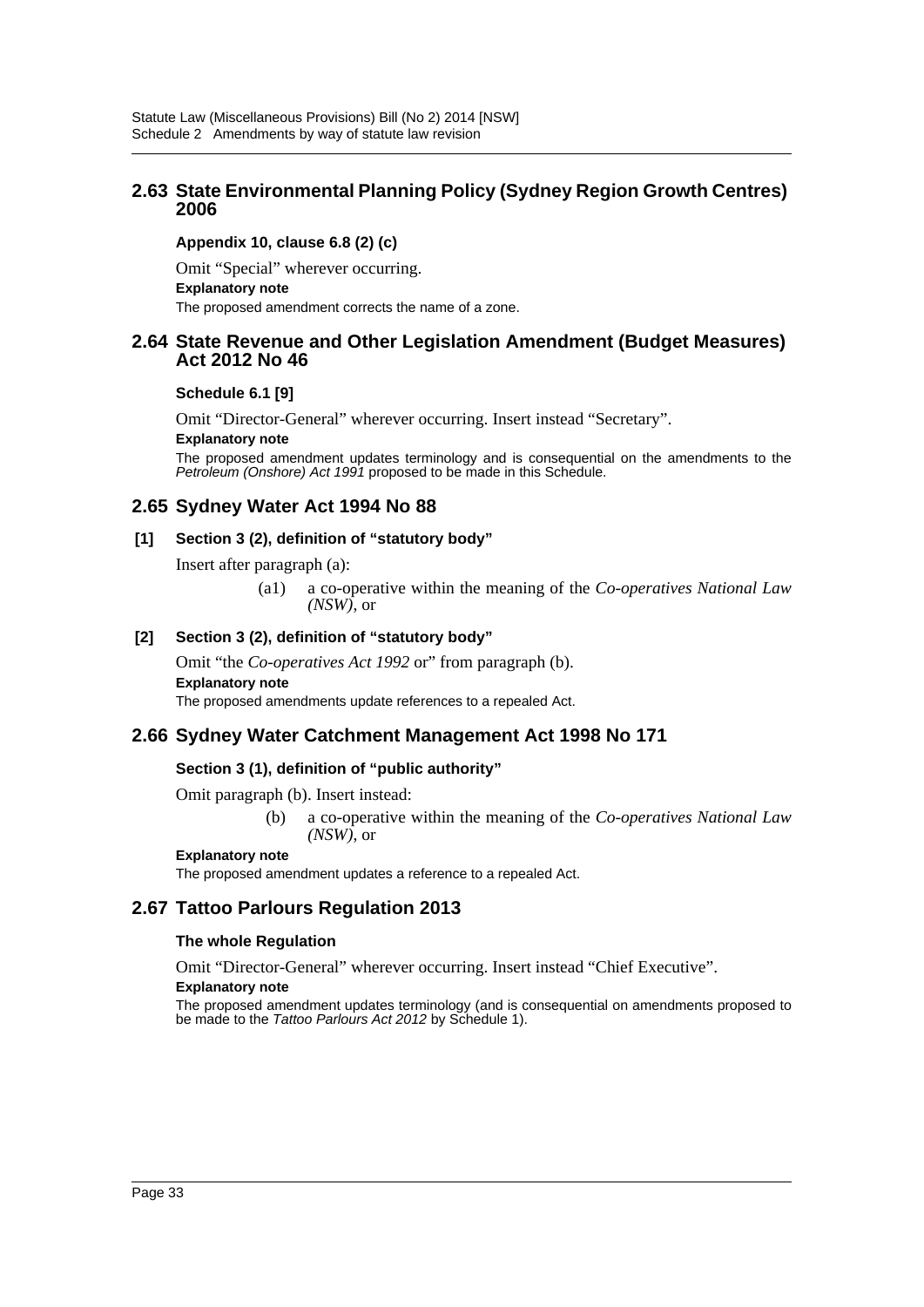# **2.68 Teaching Service Act 1980 No 23**

### **Section 93T (2) (a) and (c)**

Omit "a person" wherever occurring. Insert instead "an unauthorised person". **Explanatory note** The proposed amendment inserts missing words.

# **2.69 Transport Administration Act 1988 No 109**

#### **Sections 3 (1) (paragraph (a) of the definition of "NSW rail access undertaking") and 99C (1) and Schedules 6AA and 7**

Omit "*Trade Practices Act 1974*" wherever occurring.

Insert instead "*Competition and Consumer Act 2010*". **Explanatory note** The proposed amendment updates references to a Commonwealth Act.

# **2.70 Uncollected Goods Regulation 2011**

#### **Clause 4**

Omit "*Warehousemen's Liens Act 1935*". Insert instead "*Storage Liens Act 1935*". **Explanatory note** The proposed amendment updates a reference to an Act proposed to be renamed in Schedule 1.

# **2.71 Uniform Civil Procedure Rules 2005**

#### **[1] Schedule 8, Part 1**

Insert in Columns 1 and 3 respectively after the matter relating to the *Co-operatives Act 1992*:

*Co-operatives National Law (NSW)* Equity

#### **[2] Schedule 10, Part 1**

Insert after the matter relating to the *Co-operatives Act 1992*:

### **Co-operatives (Adoption of National Law) Act 2012 and Co-operatives National Law (NSW)**

#### **Application of other rules of court**

The provisions of the *Supreme Court (Corporations) Rules 1999* relating to applications under the *Corporations Act 2001* of the Commonwealth, so far as applicable and making such changes as it is necessary to make, apply to:

- (a) proceedings under the *Co-operatives (Adoption of National Law) Act 2012* or the *Co-operatives National Law (NSW)* commenced in the Supreme Court, and
- (b) applications made under the *Co-operatives (Adoption of National Law) Act 2012* or the *Co-operatives National Law (NSW)* in those proceedings.

#### **Explanatory note**

The proposed amendments supplement references to a repealed Act.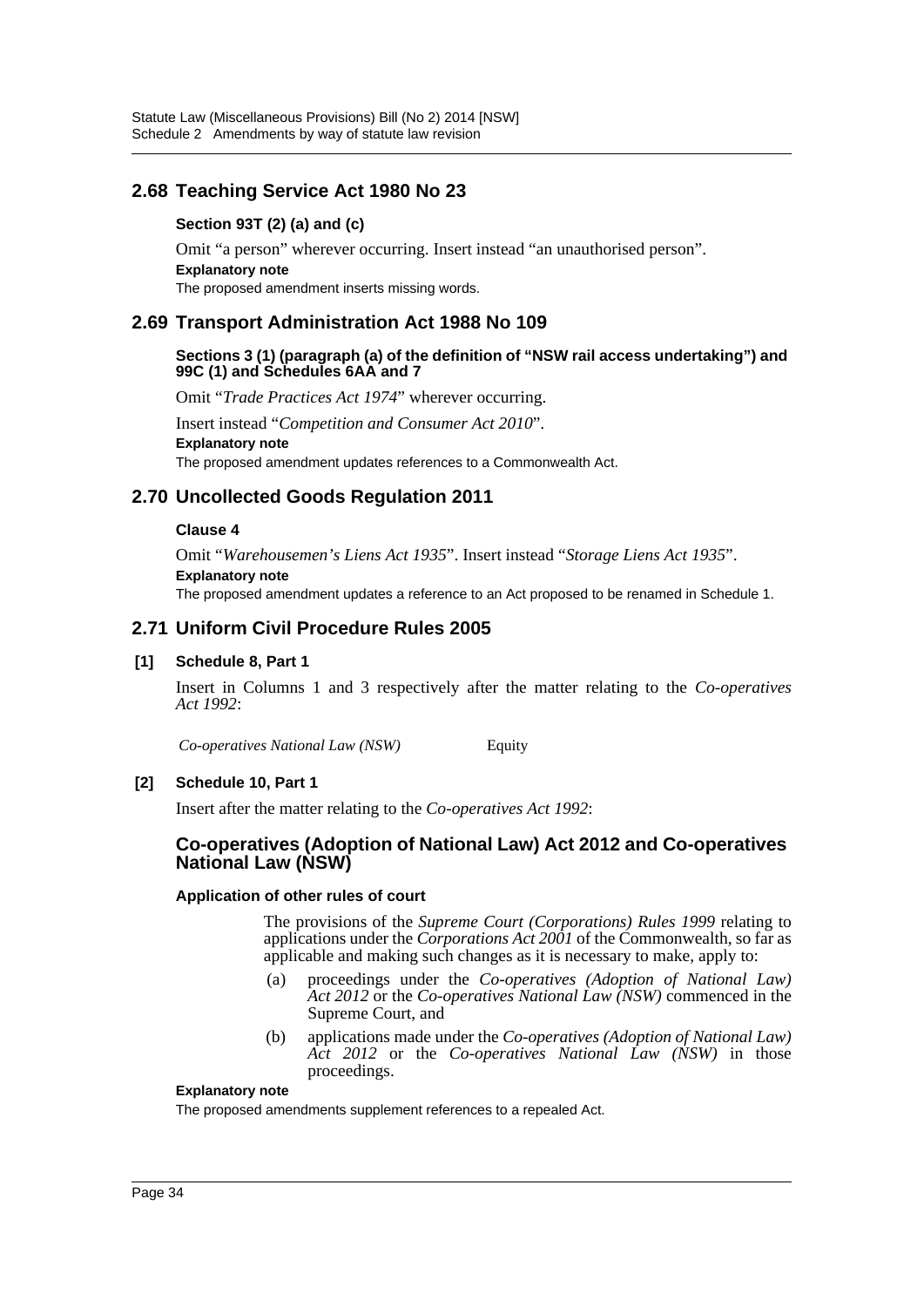# **2.72 Veterinary Practice Regulation 2013**

### **[1] Clause 6**

Omit "society". Insert instead "body".

### **[2] Clause 6 (a)**

Omit "*Co-operatives Act 1992*". Insert instead "*Co-operatives National Law (NSW)*". **Explanatory note** The proposed amendments update terminology and a reference to a repealed Act.

# **2.73 Wagga Wagga Local Environmental Plan 2010**

### **[1] Land Use Table, Zone RU3, item 3**

Omit "*1916*". Insert instead "*2012*".

### **[2] Land Use Table, Zone RU4, item 4**

Omit "Correction centres". Insert instead "Correctional centres". **Explanatory note** Item [1] of the proposed amendments updates a citation. Item [2] corrects a typographical error.

# **2.74 Warehousemen's Liens Act 1935 No 19**

#### **Section 6 (4) (c)**

Omit "itemized". Insert instead "itemised". **Explanatory note** The proposed amendment corrects spelling.

# **2.75 Water Management Act 2000 No 92**

### **Dictionary, definition of "statutory body"**

Omit "*Co-operatives Act 1992*" from paragraph (b).

Insert instead "*Co-operatives National Law (NSW)*". **Explanatory note** The proposed amendment updates a reference to a repealed Act.

# **2.76 Water Sharing Plan for the Greater Metropolitan Region Unregulated River Water Sources 2011**

### **[1] Schedule 1**

Omit "*Registered Map*".

Insert instead "*Plan Map*" and relocate the definition so that it is in alphabetical order.

### **[2] Appendix 3**

Omit "Registered Map". Insert instead "Plan Map". **Explanatory note** The proposed amendments update references to a map.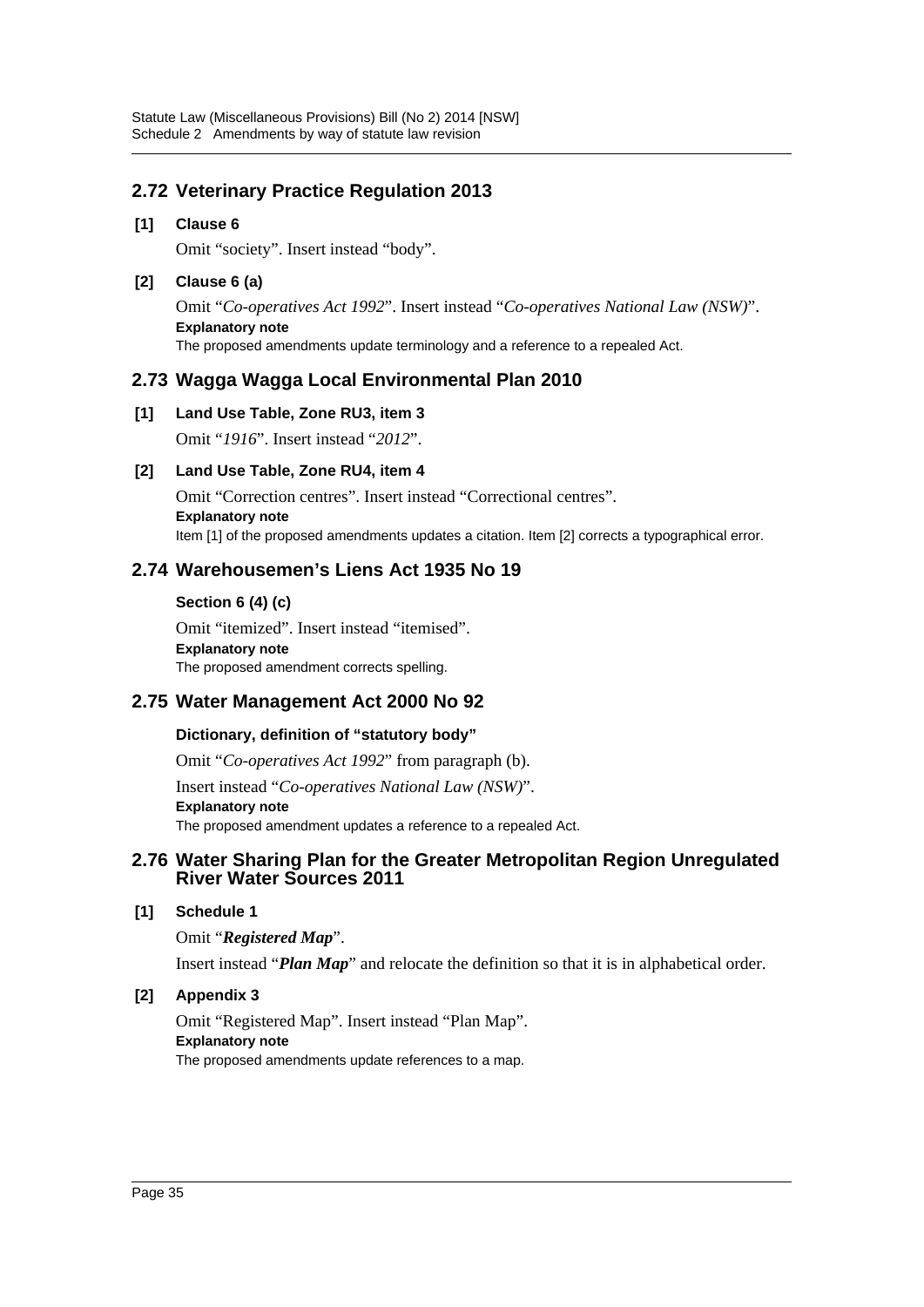# **2.77 Water Sharing Plan for the Namoi Unregulated and Alluvial Water Sources 2012**

#### **Appendix 5**

Omit "Pox". Insert instead "Box". **Explanatory note** The proposed amendment corrects a typographical error.

# **2.78 Wool, Hide and Skin Dealers Act 2004 No 7**

### **Section 5 (b)**

Omit "co-operative society registered under the *Co-operatives Act 1992*".

Insert instead "co-operative registered under the *Co-operatives National Law (NSW)*". **Explanatory note** The proposed amendment updates a reference to a repealed Act.

# **2.79 Work Health and Safety Regulation 2011**

### **Schedule 15, Table 15.2**

Omit "Crude oil in remote locations that meet" from item 3.

Insert instead "Crude oil in remote locations that meets".

#### **Explanatory note**

The proposed amendment corrects a grammatical error.

# **2.80 Wyong Local Environmental Plan 2013**

### **Schedule 2**

Omit "(When this Plan was made this Schedule was blank)". **Explanatory note** The proposed amendment removes redundant text.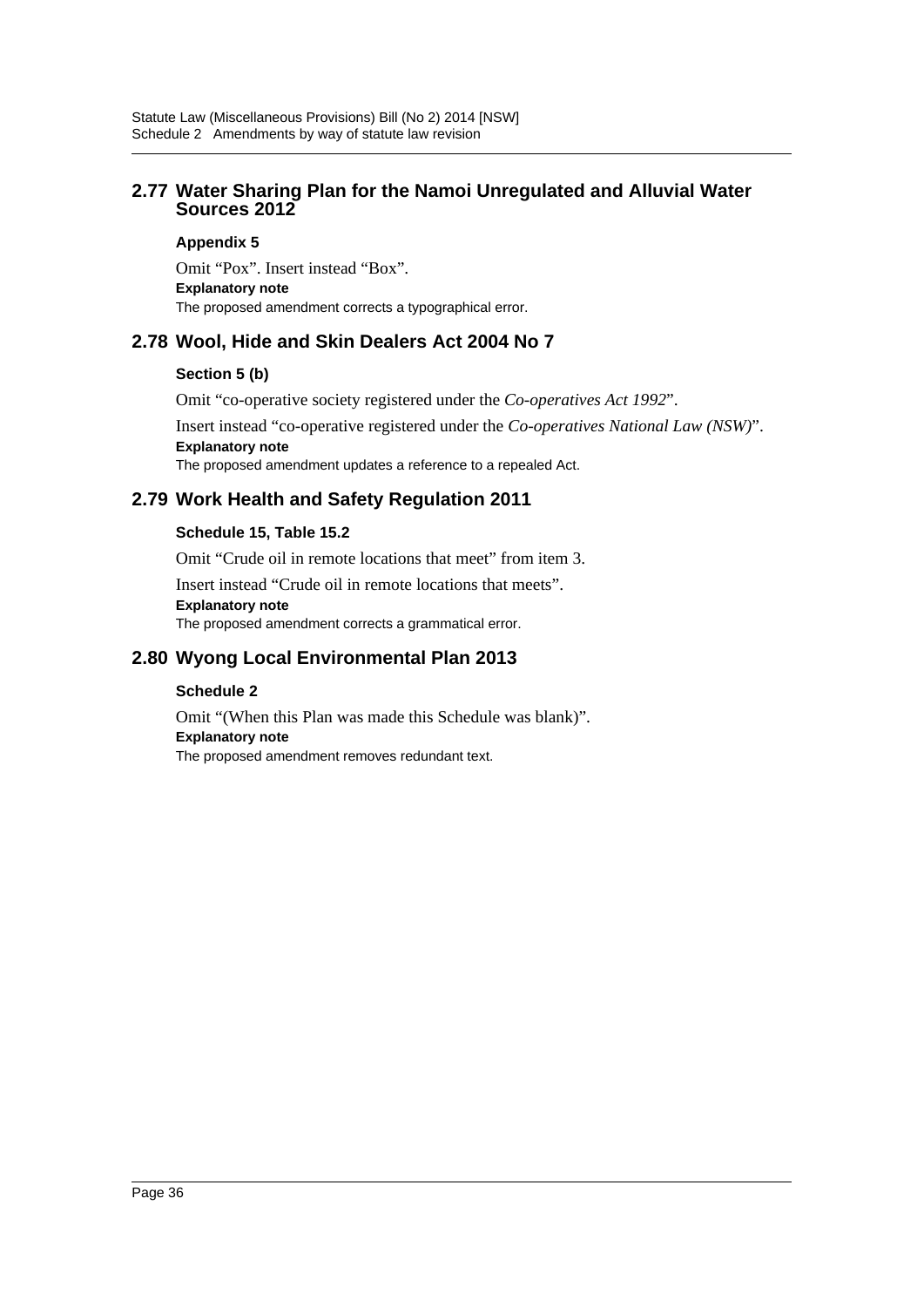# <span id="page-37-0"></span>**Schedule 3 Repeals**

### **1 Repeal of redundant Acts**

The following Acts are repealed:

- (a) *Appropriation Act 2013* No 48,
- (b) *Appropriation (Parliament) Act 2013* No 49,
- (c) *Constitution Amendment (Governor's Salary) Act 2003* No 66,
- (d) *Statute Law (Miscellaneous Provisions) Act 2009* No 56.

#### **2 Repeal enabled by dissolution of Residual Business Management Corporation in Schedule 1**

The *Pacific Power (Dissolution) Act 2003* No 17 is repealed.

#### **Explanatory note**

The repeal of the *Pacific Power (Dissolution) Act 2003* is enabled by the dissolution of the Residual Business Management Corporation (constituted under that Act) by proposed amendments to the *Energy Services Corporations Act 1995* in Schedule 1.

#### **3 Repeals enabled by amendments in Schedule 2**

(1) The *Statute Law (Miscellaneous Provisions) Act (No 2) 2008* No 114 is repealed.

(2) Clause 18 of the *Co-operatives (New South Wales) Regulation 2014* is repealed.

#### **Explanatory note**

The repeal of the *Statute Law (Miscellaneous Provisions) Act (No 2) 2008* is enabled by the proposed transfer to the *Environmental Planning and Assessment Amendment Act 2008* (by Schedule 2) of uncommenced provisions that are consequent on amendments contained in that Act.

The repeal of clause 18 of the *Co-operatives (New South Wales) Regulation 2014* (which generally provides for how references to the former *Co-operatives Act 1992* and a regulation under that Act are to be construed in specified Acts and regulations) is enabled by direct amendments proposed to be made to those Acts and regulations in Schedule 2.

#### **4 Amendment of Marine Safety Act 1998 No 121**

(1) **Schedule 2, Part 1**

Omit "*Navigation Act 1901* No 60".

#### (2) **Schedule 3.7 [3], [5], [6] and [8]**

Omit the items.

#### **Explanatory note**

The proposed amendments repeal matter that is redundant because it relates to a repeal or amendments that have commenced.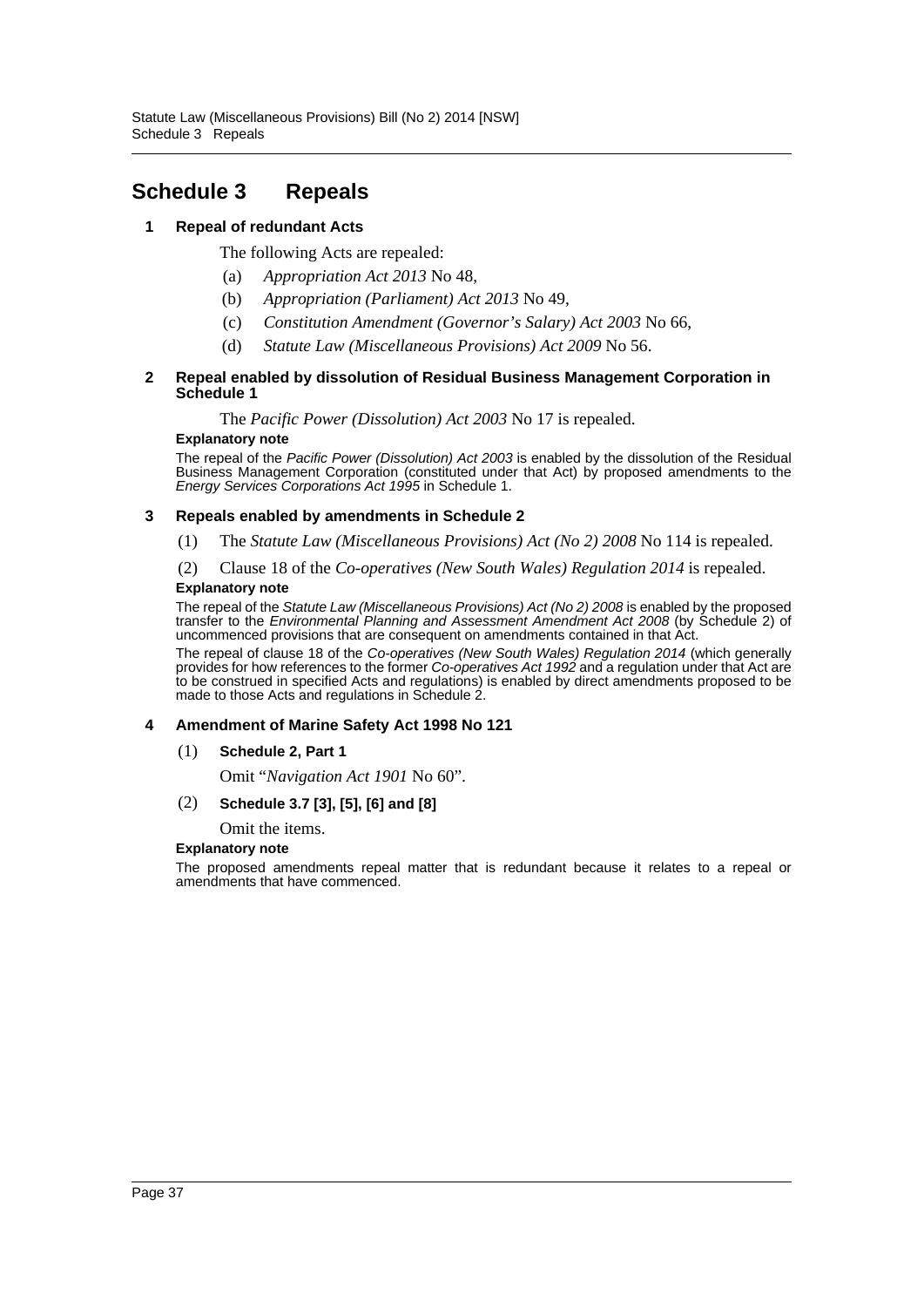# <span id="page-38-0"></span>**Schedule 4 General savings, transitional and other provisions**

#### **1 Effect of amendment of amending provisions**

- (1) An amendment made by Schedule 1 or 2 to an amending provision contained in an Act or instrument is, if the amending provision has commenced before the Schedule 1 or 2 amendment concerned, taken to have effect as from the commencement of the amending provision (whether or not the amending provision has been repealed).
- (2) In this clause:

*amending provision* means a provision of an Act or instrument that makes a direct amendment to an Act or instrument by:

- (a) the repeal or omission of matter contained in the amended Act or instrument without the insertion of any matter instead of the repealed or omitted matter, or
- (b) the omission of matter contained in the amended Act or instrument and the insertion of matter instead of the omitted matter, or
- (c) the insertion into the amended Act or instrument of matter, not being matter inserted instead of matter omitted from the Act or instrument.

#### **Explanatory note**

This clause ensures that certain amendments, including amendments correcting errors in technical provisions (for example, headings indicating the section to be amended or directions as to where a new section is to be inserted) and rectifying minor drafting errors (for example, corrections in numbering of provisions, correction or insertion of cross-references, omission of unnecessary matter or insertion of omitted matter), will be taken to have commenced on the date the amendments to which they relate commenced.

#### **2 Effect of amendment or repeal on acts done or decisions made**

Except where it is expressly provided to the contrary, if this Act:

- (a) amends a provision of an Act or an instrument, or
- (b) repeals and re-enacts (with or without modification) a provision of an Act or an instrument,

any act done or decision made under the provision amended or repealed has effect after the amendment or repeal as if it had been done or made under the provision as so amended or repealed.

#### **Explanatory note**

This clause ensures that the amendment or repeal of a provision will not, unless expressly provided, vitiate any act done or decision made under the provision as in force before the amendment or repeal.

#### **3 Effect of amendment on instruments**

Except where expressly provided to the contrary, any instrument made under an Act amended by this Act, that is in force immediately before the commencement of the amendment, is taken to have been made under the Act as amended.

#### **Explanatory note**

This clause ensures that, unless expressly provided, any instrument that is in force and made under a provision of an Act that is amended or substituted by the proposed Act will be taken to have been made under the Act as amended.